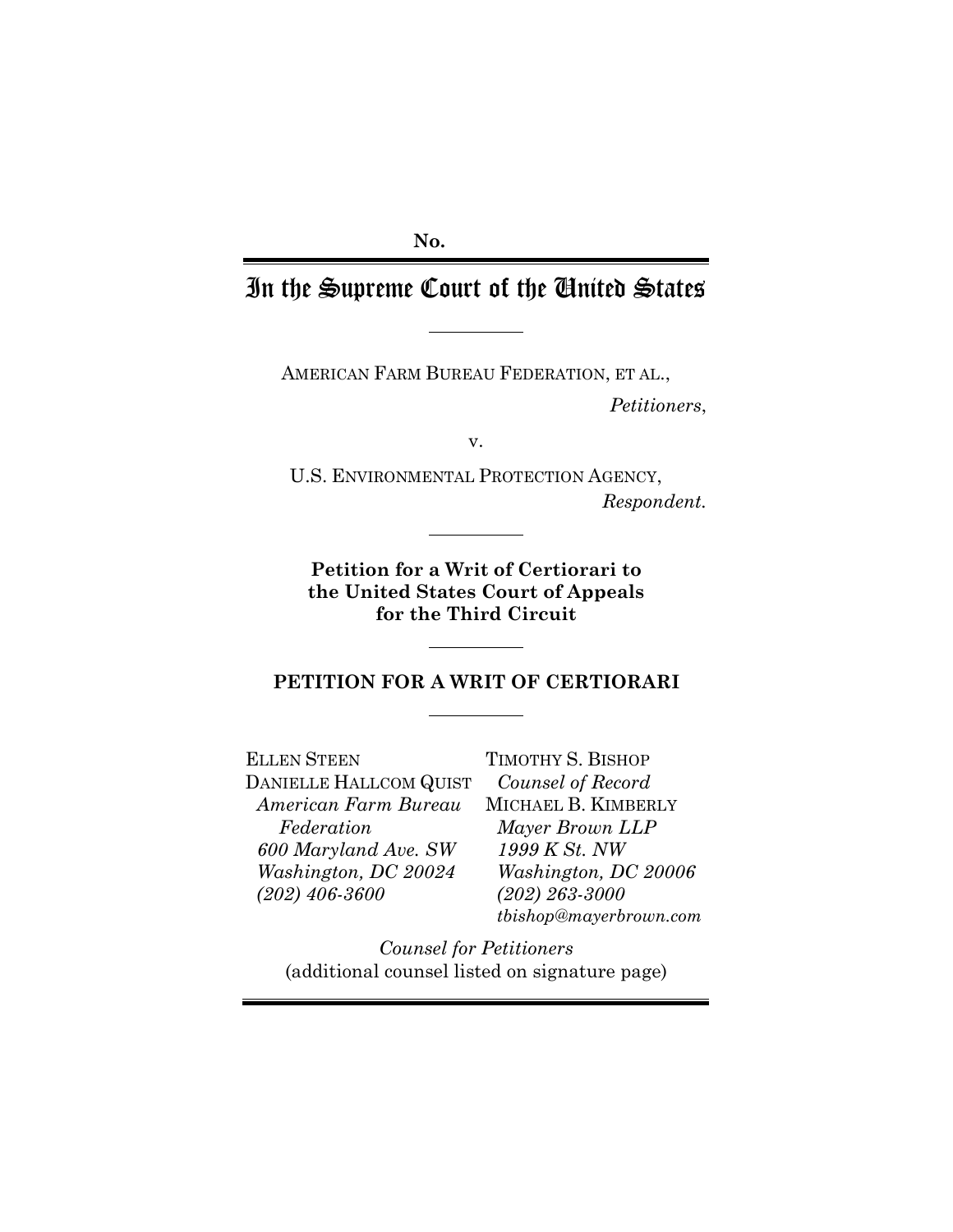#### <span id="page-1-0"></span>**QUESTION PRESENTED**

The Clean Water Act creates a federal permitting program for "point source" discharges of pollution and non-regulatory, incentive-based programs to address diffuse "nonpoint sources" like farming. Statutorily defined roles for EPA in each program are designed to preserve the "primary" rights and responsibilities of States to achieve the goal of clean water.

For waters that do not meet water quality standards, the Act requires States to establish "total maximum daily loads" (TMDLs). A TMDL sets a numeric target for pollutants in a water body "at a level necessary to implement" water quality standards. The Act requires the States—and *only* the States—to develop plans to implement TMDLs.

This case concerns EPA's establishment of a TMDL for the Chesapeake Bay—the most far-reaching TMDL ever developed. In addition to fixing total load limits for pollutants in the Bay, this TMDL establishes pollutant limits for individual sources and types of sources across the 64,000-square mile Bay watershed, sets deadlines for States to implement control measures for those sources, and demands "reasonable assurances" from States that the deadlines will be met, backed by federal sanctions. The cost of State compliance is staggering—tens of billions of dollars. In conflict with other courts of appeals' rulings as to the proper scope of TMDLs, the Third Circuit upheld EPA's interpretation of the Act to authorize the Bay TMDL.

The question presented is whether the Third Circuit erred by deferring to EPA's interpretation of the words "total maximum daily load" to permit EPA to impose a complex regulatory scheme that does much more than cap daily levels of total pollutant loading and that displaces powers reserved to the States.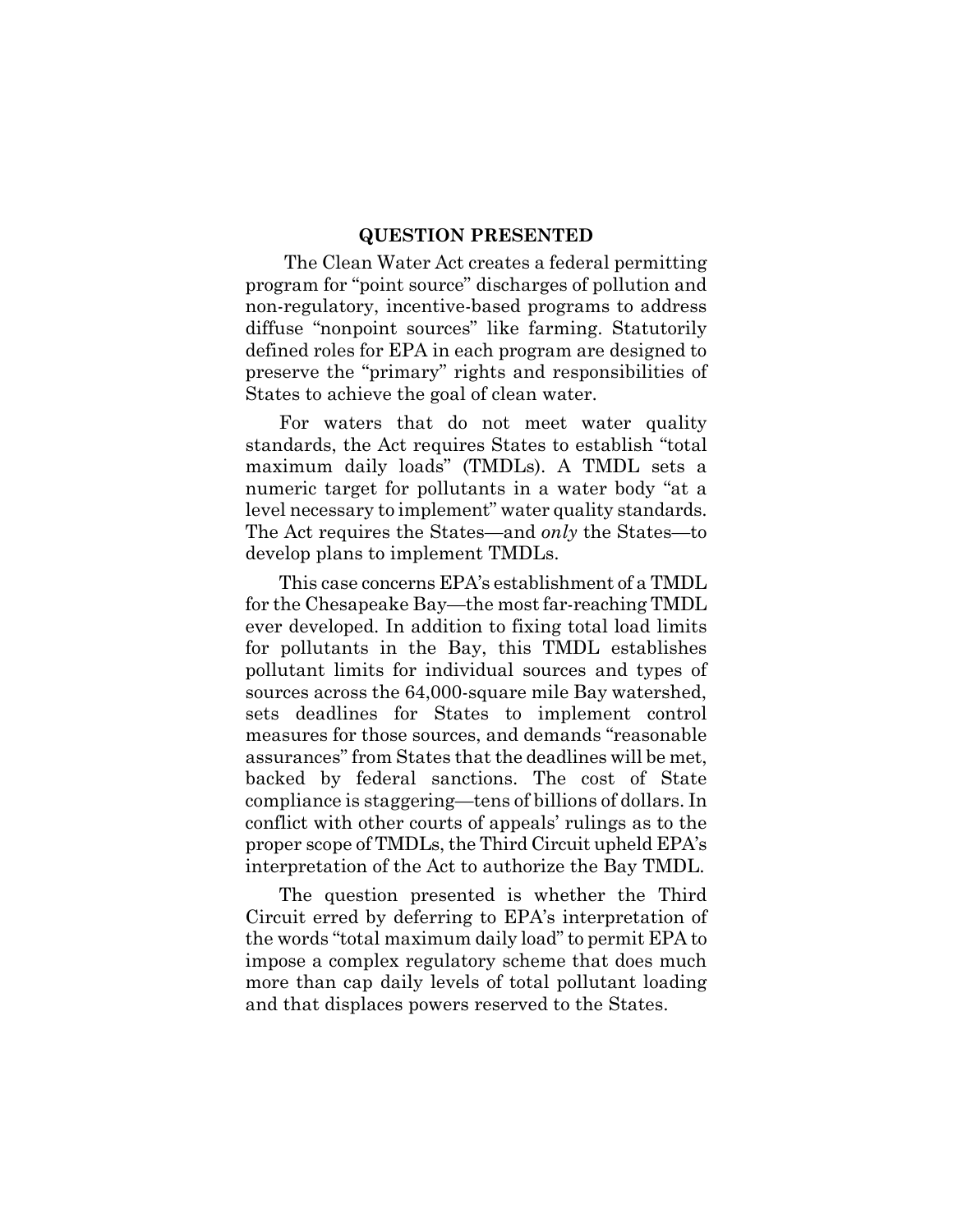#### <span id="page-2-0"></span>**PARTIES TO THE PROCEEDINGS BELOW**

Petitioners here, plaintiffs below, are the American Farm Bureau Federation; National Association of Home Builders; National Chicken Council; National Corn Growers Association; National Pork Producers Council; National Turkey Federation; Pennsylvania Farm Bureau; The Fertilizer Institute; and U.S. Poultry and Egg Association.

Intervenor-defendants below and respondents here are Chesapeake Bay Foundation Inc; Citizens for Pennsylvania's Future; Defenders of Wildlife; Jefferson County Public Service District; Midshore Riverkeeper Conservancy; National Wildlife Federation; Virginia Association of Municipal Wastewater Agencies, Inc.; Maryland Association of Municipal Wastewater Agencies; National Association of Clean Water Agencies; Pennsylvania Municipal Authorities Association; and the City of Annapolis, Maryland.

#### <span id="page-2-1"></span>**CORPORATE DISCLOSURE STATEMENT**

Petitioners American Farm Bureau Federation; National Association of Home Builders; National Chicken Council; National Corn Growers Association; National Pork Producers Council; National Turkey Federation; Pennsylvania Farm Bureau; The Fertilizer Institute; and U.S. Poultry and Egg Association are not-for-profit advocacy groups. None has a parent corporation or issues stock.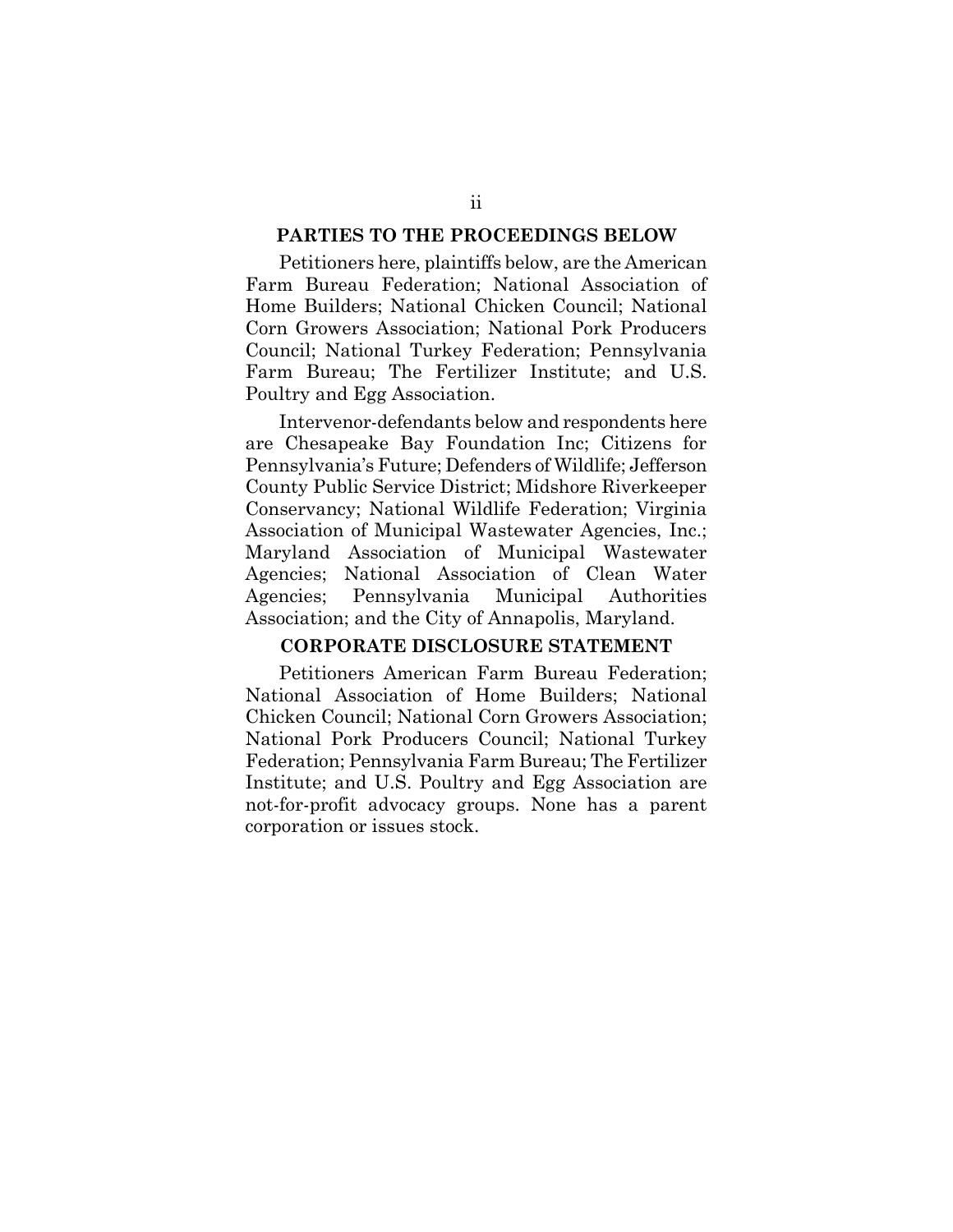## **TABLE OF CONTENTS**

| A. The Statutory And Regulatory                                                                                         |  |  |
|-------------------------------------------------------------------------------------------------------------------------|--|--|
|                                                                                                                         |  |  |
|                                                                                                                         |  |  |
|                                                                                                                         |  |  |
| Reasons For Granting The Petition14                                                                                     |  |  |
| A. The Third Circuit Erred By Deferring To<br>EPA's Expansive Interpretation Of Its<br>Own Powers At The Expense Of The |  |  |
|                                                                                                                         |  |  |
| 1. The Third Circuit misunderstood the                                                                                  |  |  |
| The Third Circuit's ruling offends the<br>2.<br>CWA's scheme of cooperative                                             |  |  |
|                                                                                                                         |  |  |
| Even if the text were ambiguous,<br>3.<br>deference would be inappropriate 26                                           |  |  |
| B. There Is Widespread Confusion Over                                                                                   |  |  |
|                                                                                                                         |  |  |
| Appendix A – Court of Appeals opinion1a                                                                                 |  |  |
| Appendix B - District Court opinion 57a                                                                                 |  |  |
|                                                                                                                         |  |  |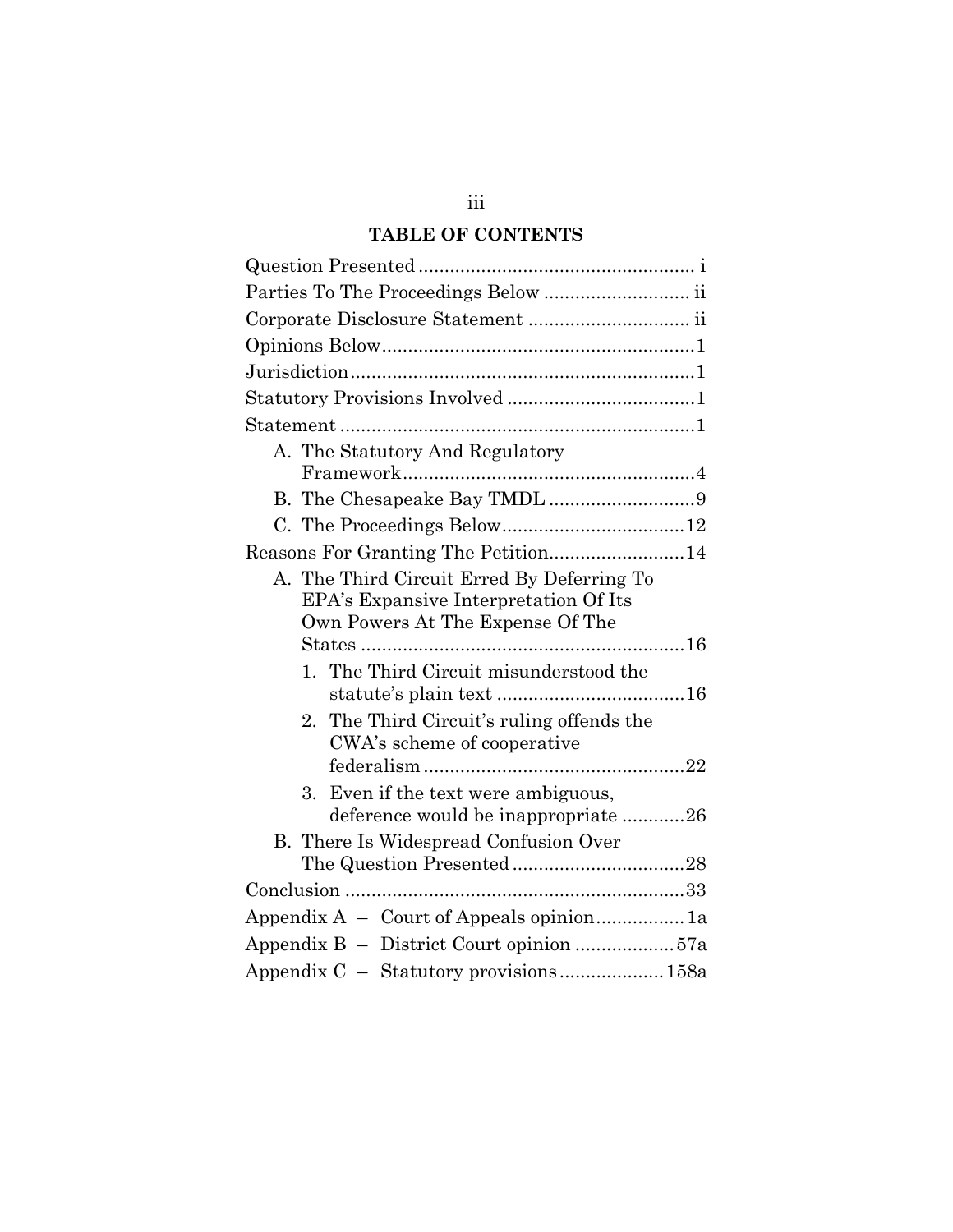## **TABLE OF AUTHORITIES**

# **Page(s)**

## **Cases**

| 14 Penn Plaza LLC v. Pyett,                                                             |
|-----------------------------------------------------------------------------------------|
| American Paper Inst. v. EPA,                                                            |
| Arkansas v. Oklahoma,                                                                   |
| Berman v. Parker,                                                                       |
| <i>Brooks v. Dewar,</i>                                                                 |
| Chevron, U.S.A., Inc. v. Natural Res. Def.<br>Council, Inc., 467 U.S. 837 (1984) passim |
| City of Albuquerque v. Browner,                                                         |
| City of Arlington, Tex. v. FCC,                                                         |
| Cordiano v. Metacon Gun Club, Inc.,                                                     |
| Crown Simpson Pulp Co. v. Costle,                                                       |
| Defenders of Wildlife v. EPA,                                                           |

iv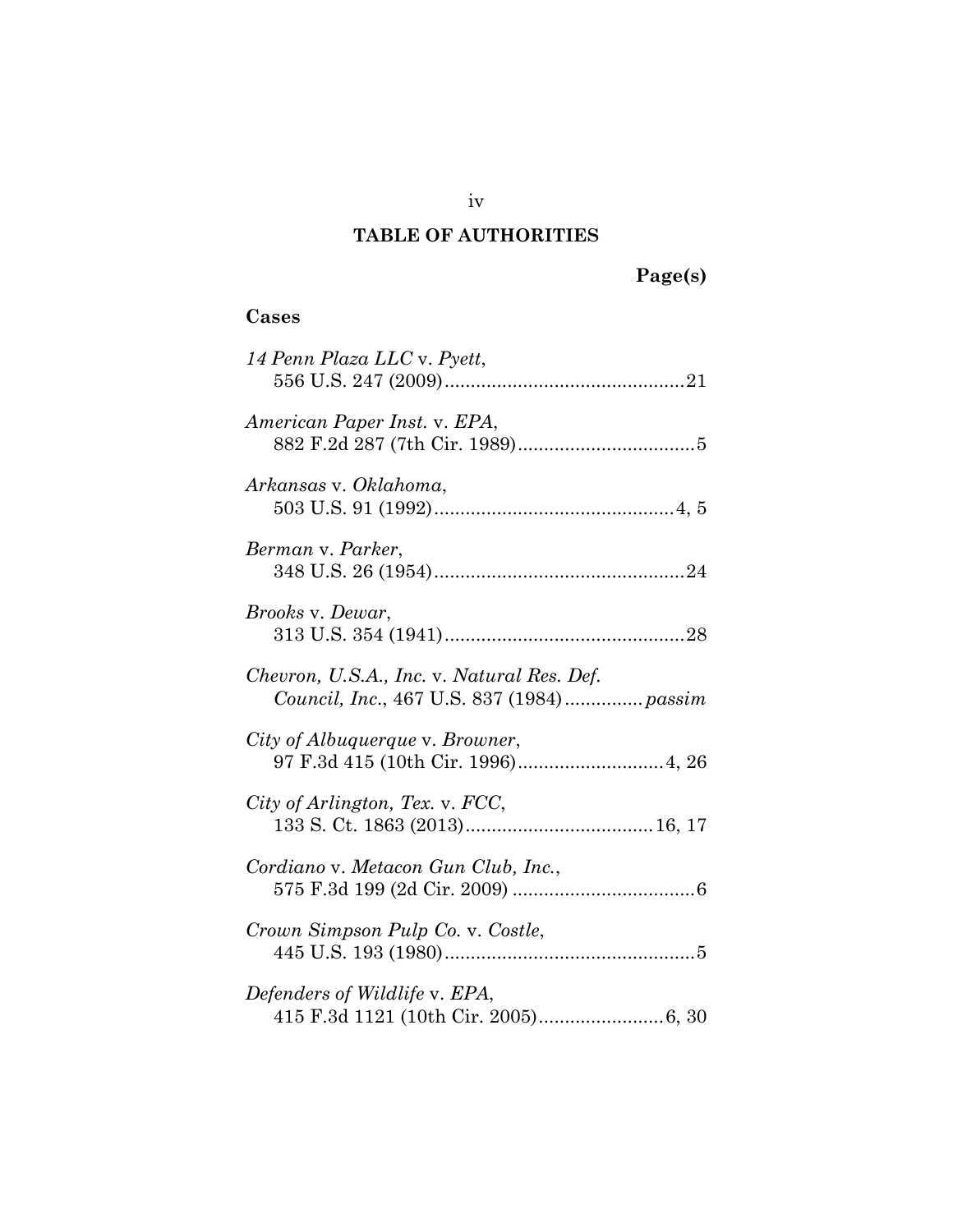## **TABLE OF AUTHORITIES—continued**

| Dolan v. City of Tigard,                                                                 |
|------------------------------------------------------------------------------------------|
| <i>Engine Mfrs. Ass'n v. EPA,</i>                                                        |
| <i>Entergy Corp. v. Riverkeeper,</i>                                                     |
| <i>Ethyl Corp.</i> v. <i>EPA</i> ,                                                       |
| FDA v. Brown & Williamson Tobacco Corp.,                                                 |
| Friends of Earth v. EPA,                                                                 |
| King v. Burwell,                                                                         |
| The Last Best Beef, LLC v. Dudas,                                                        |
| New York v. United States,                                                               |
| NRDC v. Muszynski,<br>268 F.3d 91 (2d Cir. 2001) 30, 31                                  |
| Oregon Natural Desert Ass'n v. U.S. Forest<br>Serv., 550 F.3d 778 (9th Cir. 2008)  5, 22 |

v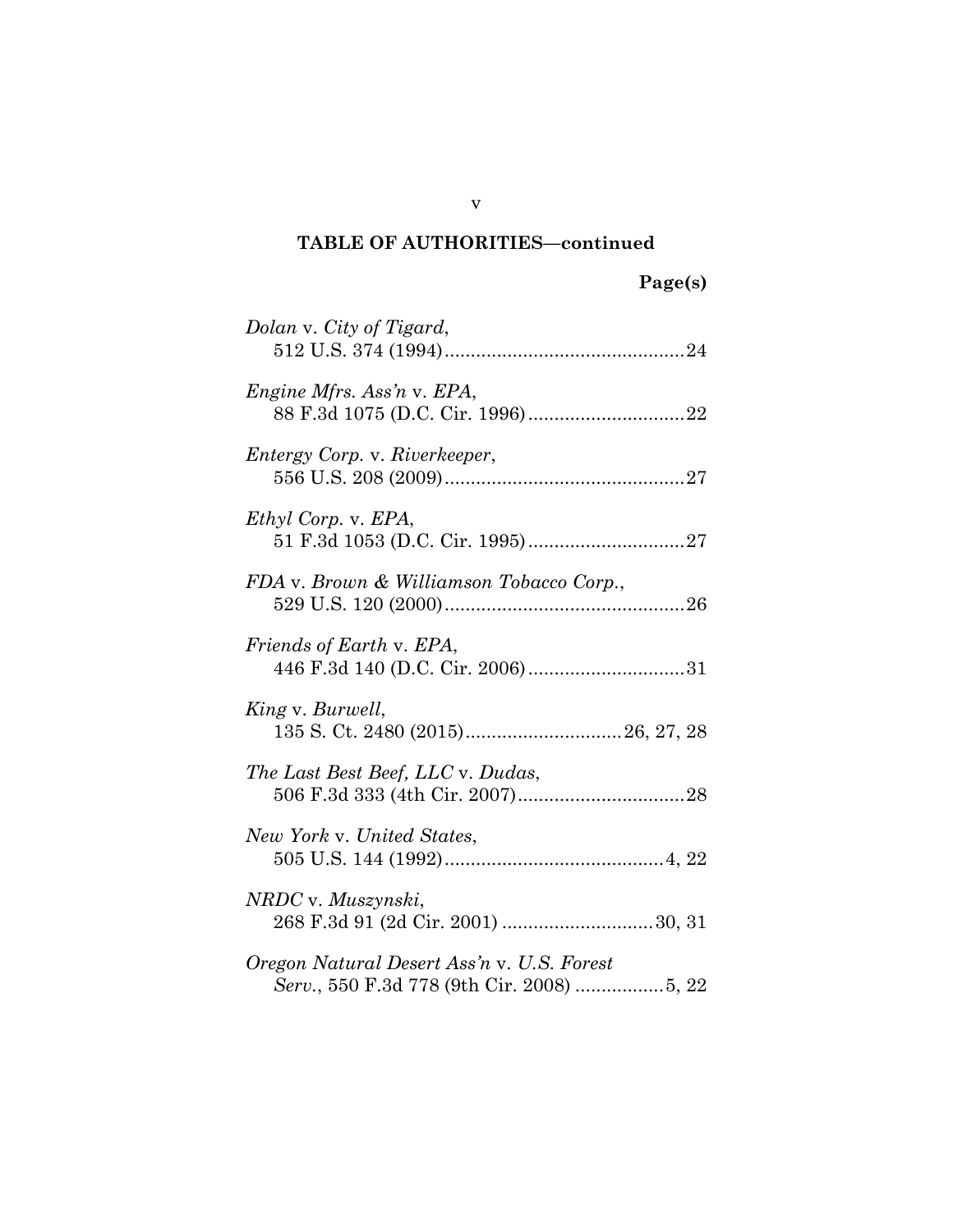## **TABLE OF AUTHORITIES—continued**

## **Page(s)**

| Pac. Operators Offshore, LLP v. Valladolid,                            |
|------------------------------------------------------------------------|
| Prestol Espinal v. Atty. Gen.,                                         |
| Pronsolino v. Nastri,                                                  |
| Rapanos v. United States,                                              |
| San Francisco BayKeeper v. Whitman,                                    |
| Sierra Club v. Meiburg,<br>296 F.3d 1021 (11th Cir. 2002)6, 7, 29, 30  |
| Solid Waste Agency of N. Cook Cty. v.<br>U.S. Army Corps of Engineers, |
| Utility Air Reg. Group v. EPA,                                         |
| <i>Village of Belle Terre v. Boraas,</i>                               |
| <b>Statutes, Rules, and Regulations</b>                                |

| Pub. L. No. 100-4, § 103, 101 Stat. 10 |  |  |
|----------------------------------------|--|--|
|                                        |  |  |

vi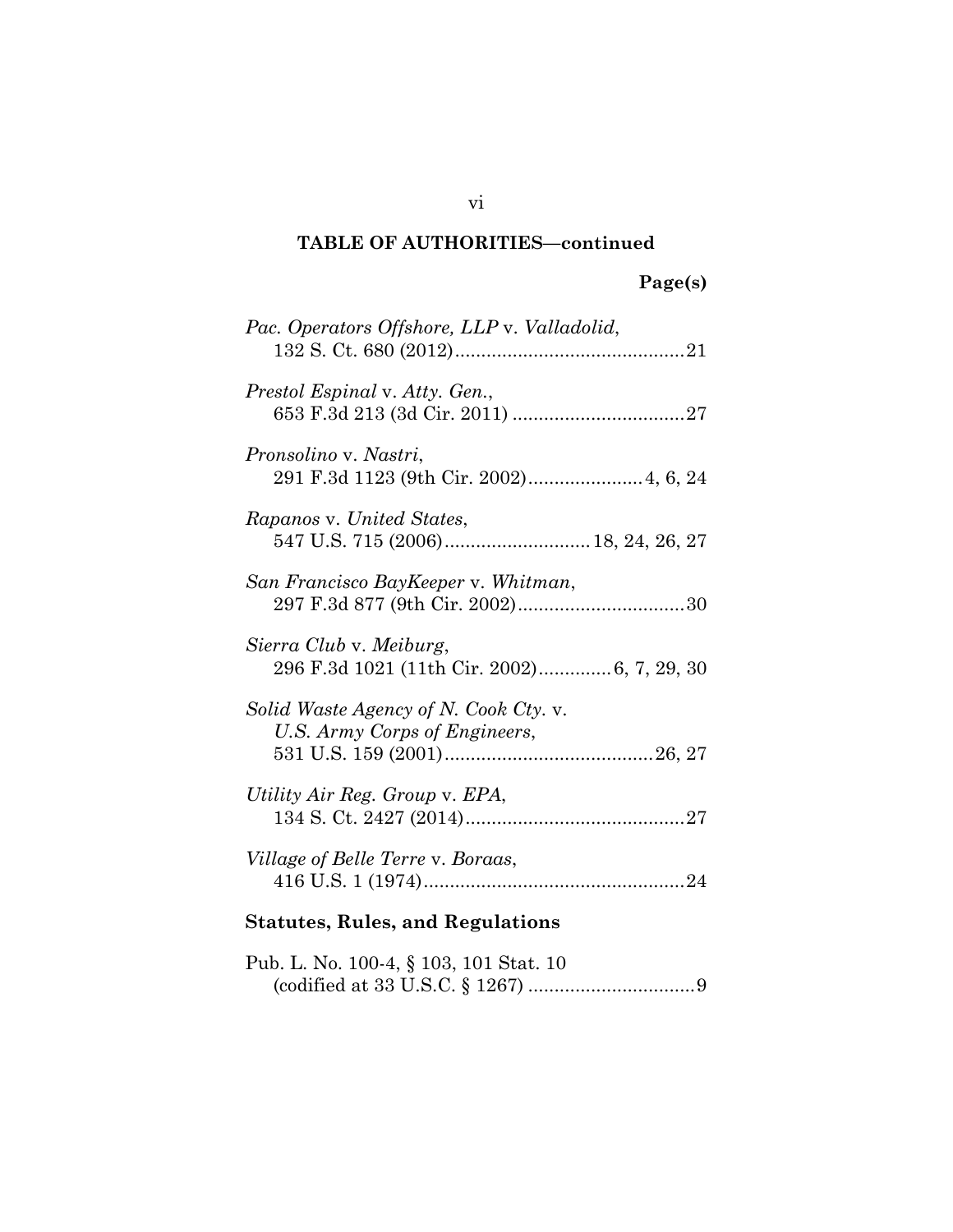## TABLE OF AUTHORITIES-continued

# Page(s)

| 33 U.S.C.: |  |
|------------|--|
|            |  |
|            |  |
|            |  |
|            |  |
|            |  |
|            |  |
|            |  |
|            |  |
|            |  |
|            |  |
|            |  |
|            |  |
| 8          |  |
|            |  |
|            |  |
|            |  |
|            |  |
|            |  |
|            |  |
| 8          |  |
|            |  |
|            |  |
|            |  |

| 40 C.F.R.: |  |
|------------|--|

 $\rm vii$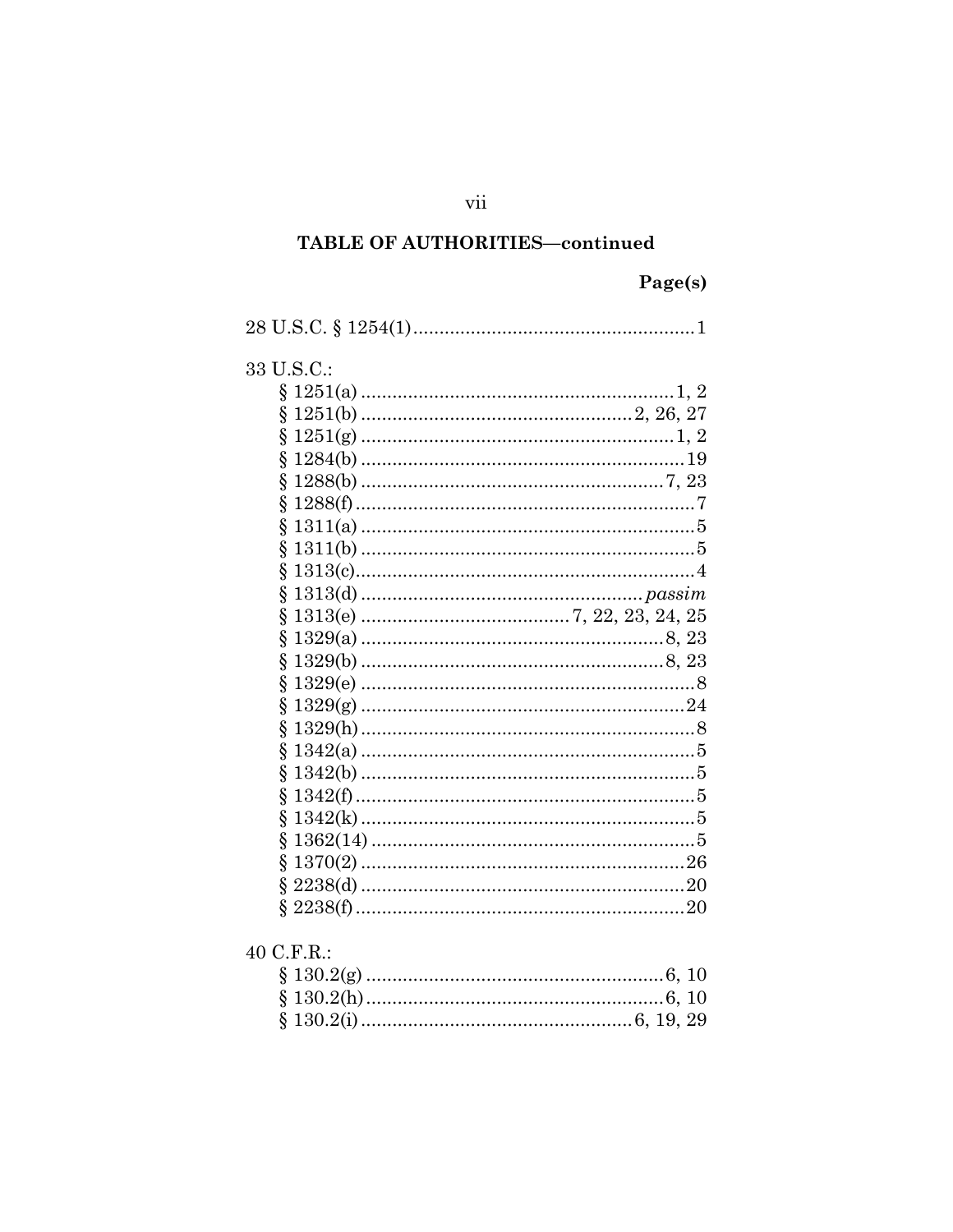## **TABLE OF AUTHORITIES—continued**

## **Page(s)**

| §.                                        |
|-------------------------------------------|
|                                           |
|                                           |
|                                           |
|                                           |
|                                           |
| Executive Order 13508, § 301(e), 74 Fed.  |
|                                           |
|                                           |
| Miscellaneous                             |
| Commonwealth of Virginia, Chesapeake Bay  |
| <b>TMDL</b> Phase II Watershed Implement- |
|                                           |
|                                           |
| EPA, Chesapeake Bay Total Maximum         |
| Daily Load for Nitrogen, Phosphorous      |
|                                           |
|                                           |
| Federal Leadership Cmte. for Chesapeake   |
| Bay, Strategy for Protecting and          |
| Restoring the Chesapeake Bay Watershed    |
|                                           |
|                                           |
| Maryland's Phase II Watershed             |
| Implementation Plan for the Chesapeake    |
|                                           |

viii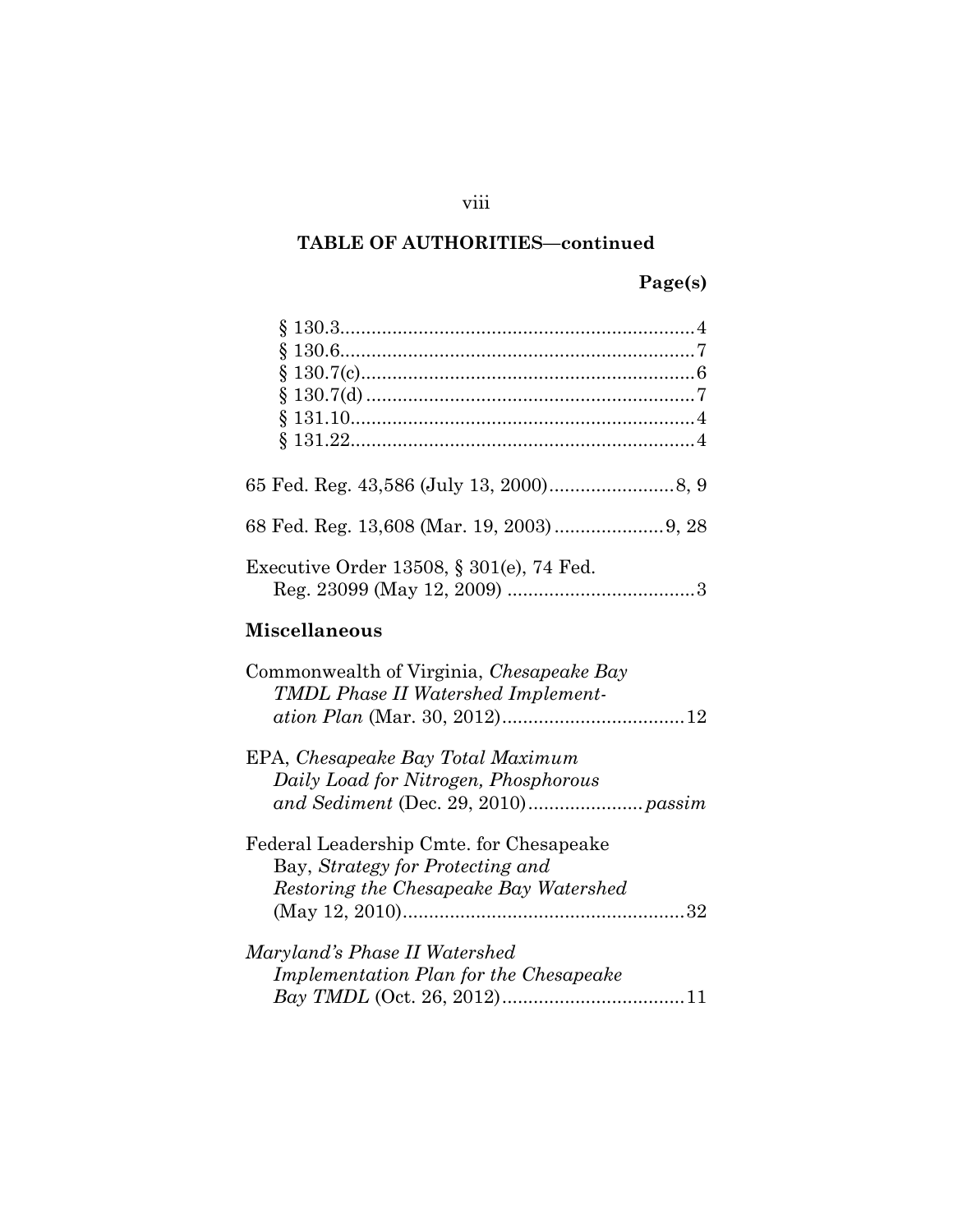## **TABLE OF AUTHORITIES—continued**

# **Page(s)**

| Steven T. Miano & Kelly A. Gable, Total   |
|-------------------------------------------|
| Maximum Daily Loads: Section 303(d),      |
| in THE CLEAN WATER ACT HANDBOOK           |
|                                           |
| Norman J. Singer & Shambie Singer,        |
| SUTHERLAND STATUTES AND STATUTORY         |
|                                           |
| Virginia Senate Finance Cmte., Chesapeake |
| Bay TMDL Watershed Implementation         |
| Plan: What Will It Cost To Meet           |
|                                           |
| <b>WEBSTER'S THIRD NEW INTERNATIONAL</b>  |
|                                           |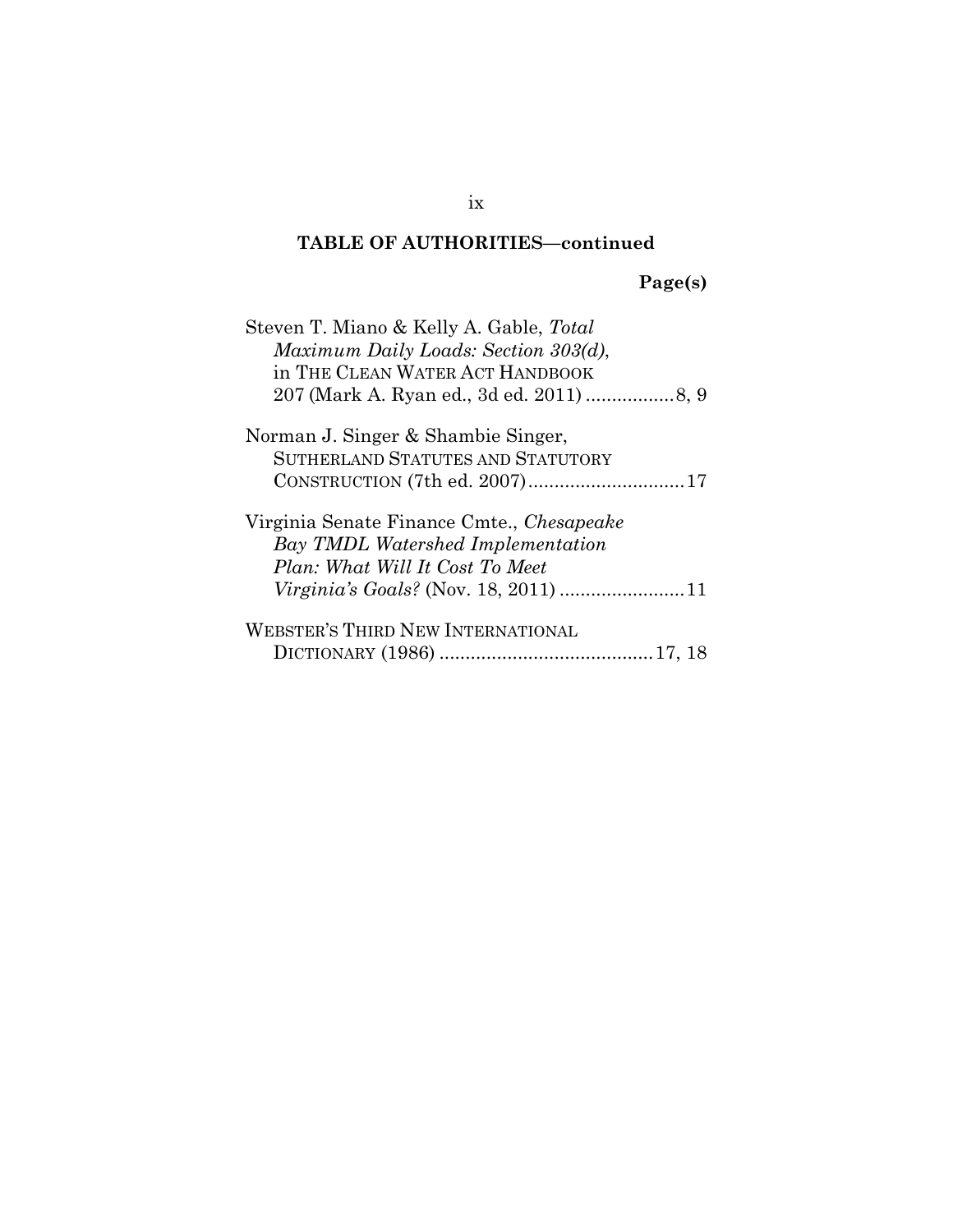#### **PETITION FOR A WRIT OF CERTIORARI**

Petitioners American Farm Bureau Federation; National Association of Home Builders; National Chicken Council; National Corn Growers Association; National Pork Producers Council; National Turkey Federation; Pennsylvania Farm Bureau; The Fertilizer Institute; and U.S. Poultry and Egg Association respectfully petition for a writ of certiorari to review the judgment of the U.S. Court of Appeals for the Third Circuit.

#### <span id="page-10-0"></span>**OPINIONS BELOW**

The opinion of the court of appeals (App., *infra*, 1a-50a) is reported at 792 F.3d 281. The opinion of the district court (App., *infra*, 51a-157a) is reported at 984 F. Supp. 2d 289.

#### <span id="page-10-1"></span>**JURISDICTION**

The judgment of the court of appeals was entered on July 6, 2015. On September 18, 2015, Justice Alito granted an extension of time to file this petition to November 6, 2015. This Court's jurisdiction is invoked under 28 U.S.C. § 1254(1).

#### <span id="page-10-4"></span><span id="page-10-2"></span>**STATUTORY PROVISIONS INVOLVED**

Relevant provisions of the Clean Water Act are set forth at App., *infra*, 158a-175a.

#### <span id="page-10-5"></span><span id="page-10-3"></span>**STATEMENT**

The Clean Water Act (CWA or Act) aims "to restore and maintain the chemical, physical, and biological integrity of the Nation's waters" through an elaborate scheme of cooperative federalism. 33 U.S.C. § 1251(a), (g). Although EPA has an important role in achieving that goal, Congress made clear its policy "to recognize, preserve, and protect the primary responsibilities and rights of States to prevent, reduce, and eliminate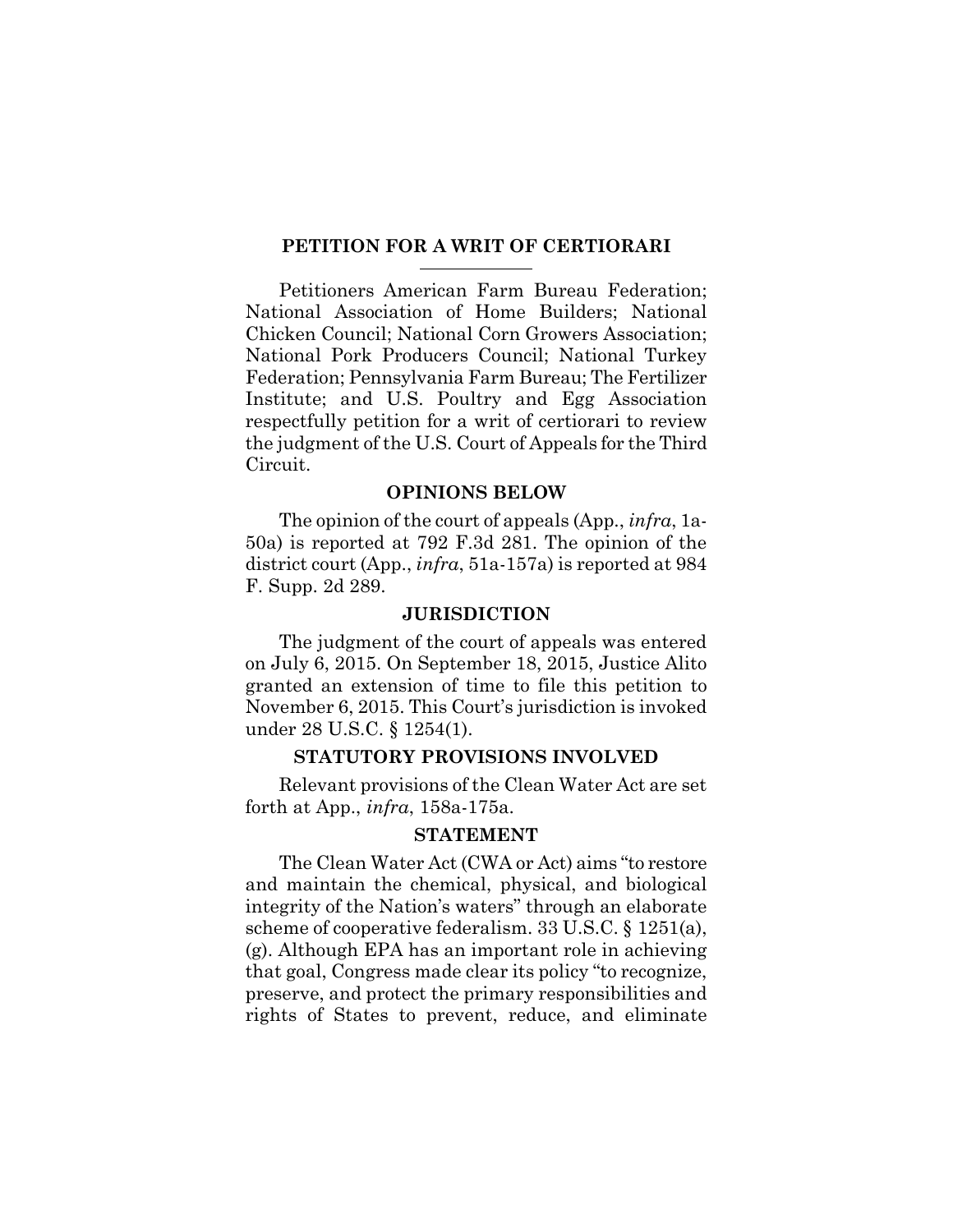<span id="page-11-0"></span>pollution" and "to plan the development and use" of "land and water resources." *Id.* § 1251(b). Accordingly, the language and structure of the Act carefully constrain EPA's powers, reserving an array of important decisions about how to control pollution to the States, in keeping with their traditional powers under the Constitution.

This case involves "the largest and most complex" plan to reduce water pollution "ever developed by EPA" —a plan covering the 64,000-square mile Chesapeake Bay watershed, which encompasses "large sections" of six States plus the District of Columbia and is home to 17 million people. EPA, *Chesapeake Bay Total Maximum Daily Load for Nitrogen, Phosphorous and Sediment* ES-1, ES-3 (Dec. 29, 2010) ("TMDL").[1](#page-11-1) That TMDL, addressing three pollutants that result largely from land uses, natural sources, and municipal discharges, shows in the starkest possible way how far EPA has strayed from the role Congress defined for it in the CWA and into areas that Congress expressly reserved for the States.

Distorting the statutory words "total maximum daily load" beyond any reasonable interpretation, EPA's Chesapeake Bay TMDL creates a vast regulatory program that

• establishes pollutant limits for individual sources and types of sources, rather than a "total" limit that would leave it to the discretion of State and local governments to allocate that total limit among sources;

<span id="page-11-1"></span><sup>1</sup> Links to the TMDL are available at http://www2.epa. gov/chesapeake-bay-tmdl/chesapeake-bay-tmdl-document. The TMDL also is reproduced in the appellants' joint appendix before the court of appeals, at JA1106.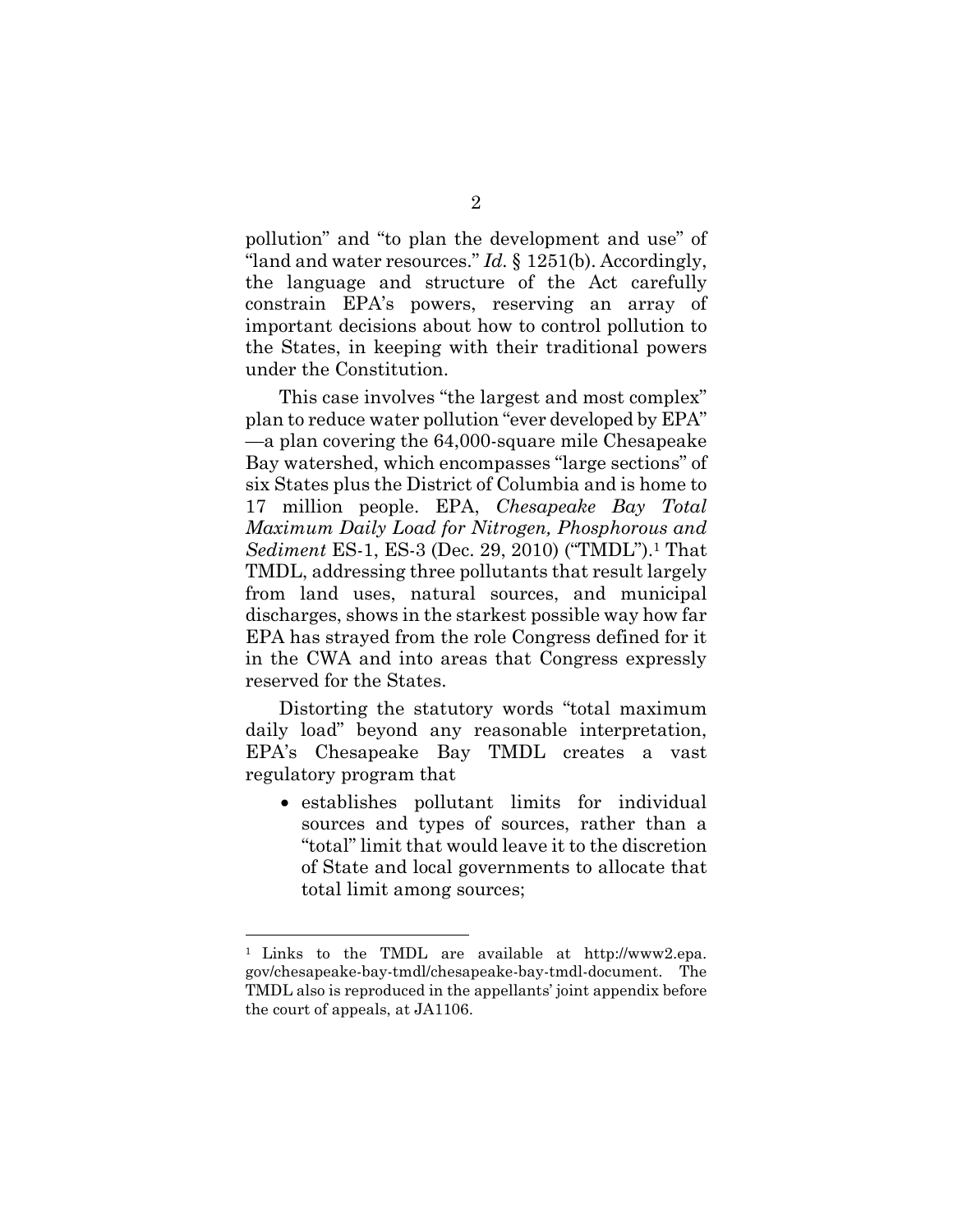- sets deadlines for States to implement control measures and to achieve those limits; and
- demands that States provide "reasonable assurances" that the source limits will be achieved by the target dates.

TMDL ES-8. EPA backs these requirements with "an accountability framework" that threatens "specific federal contingency actions if the jurisdictions do not meet their commitments." *Ibid.* In other words, EPA has promulgated a detailed federally driven scheme that looks nothing like the cooperative federalism specified by Congress in the Act. No wonder 21 States filed an amicus brief below challenging EPA's authority to issue the TMDL. Every State now risks losing authority to EPA TMDLs. See Executive Order 13508, § 301(e), 74 Fed. Reg. 23099, 23101 (May 12, 2009) (calling for Chesapeake Bay strategies that "can be replicated" in "other bodies of water").

<span id="page-12-0"></span>The Third Circuit's deference to EPA's rewriting of the Clean Water Act warrants this Court's review. In finding the phrase "total maximum daily load" ambiguous, and thus subject to *Chevron* deference, the Third Circuit focused not on what the statute *says* but on how the court believed the Act's water quality goals may best be achieved. In the Third Circuit's view, the phrase "total maximum daily load" is "broad enough to include" not just a limit on total pollution, but also "allocations" among different sources in different geographic areas, "target dates" for implementing control measures on the ground, and "reasonable assurance[s]" from the States that the allocations will be achieved. App., *infra*, 26a. That conclusion ignores the statutory text, conflicts with the decisions of other courts of appeals, and usurps the role reserved by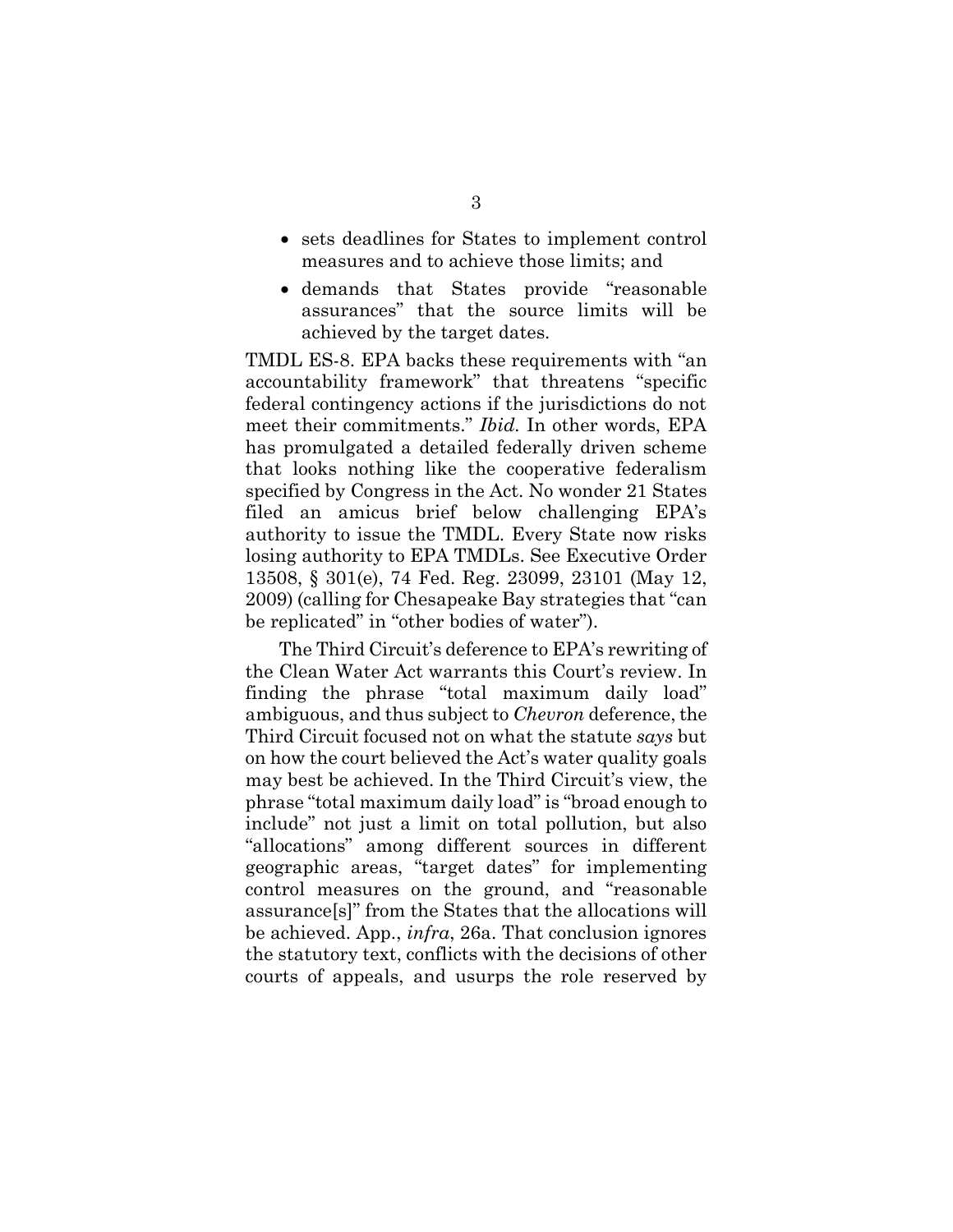Congress for the States under the CWA. It should not stand.

#### <span id="page-13-3"></span><span id="page-13-0"></span>**A. The Statutory And Regulatory Framework**

<span id="page-13-1"></span>The Clean Water Act is "'a program of cooperative federalism'" that "'anticipates a partnership between the States and the Federal Government.'" *New York* v. *United States*, 505 U.S. 144, 168 (1992); see also *Arkansas* v. *Oklahoma,* 503 U.S. 91, 101 (1992). The CWA's "intricate scheme" charges EPA with primary responsibility over a permitting program for point sources of pollution, but "leaves to the states the responsibility of developing plans to achieve water quality standards if the statutorily-mandated point source controls will not alone suffice, while providing federal funding to aid in the implementation of the state plans." *Pronsolino* v. *Nastri*, 291 F.3d 1123, 1128 (9th Cir. 2002).

<span id="page-13-5"></span><span id="page-13-4"></span>*Water quality standards.* States are responsible for establishing water quality standards for waters within their borders. 33 U.S.C. §§ 1313(c)(1), (2)(A). These standards, which "establish the desired condition of a waterway" (*Arkansas*, 503 U.S. at 101), comprise two parts. First, they identify the designated uses for particular water bodies, such as for agriculture, recreation, or public water supply. Second, they identify water quality criteria necessary to serve those uses. *Id.* § 1313(c)(2)(A); see 40 C.F.R. §§ 130.3, 131.10. The "primary role" in "establishing water quality standards" belongs to the States. *City of Albuquerque* v. *Browner*, 97 F.3d 415, 425 (10th Cir. 1996). Only if EPA disapproves a State's standards as being contrary to the Act may EPA promulgate standards for that State. 40 C.F.R. § 131.22.

<span id="page-13-7"></span><span id="page-13-6"></span><span id="page-13-2"></span>*Point source pollution; NPDES permits.* EPA's principal regulatory tool for achieving water quality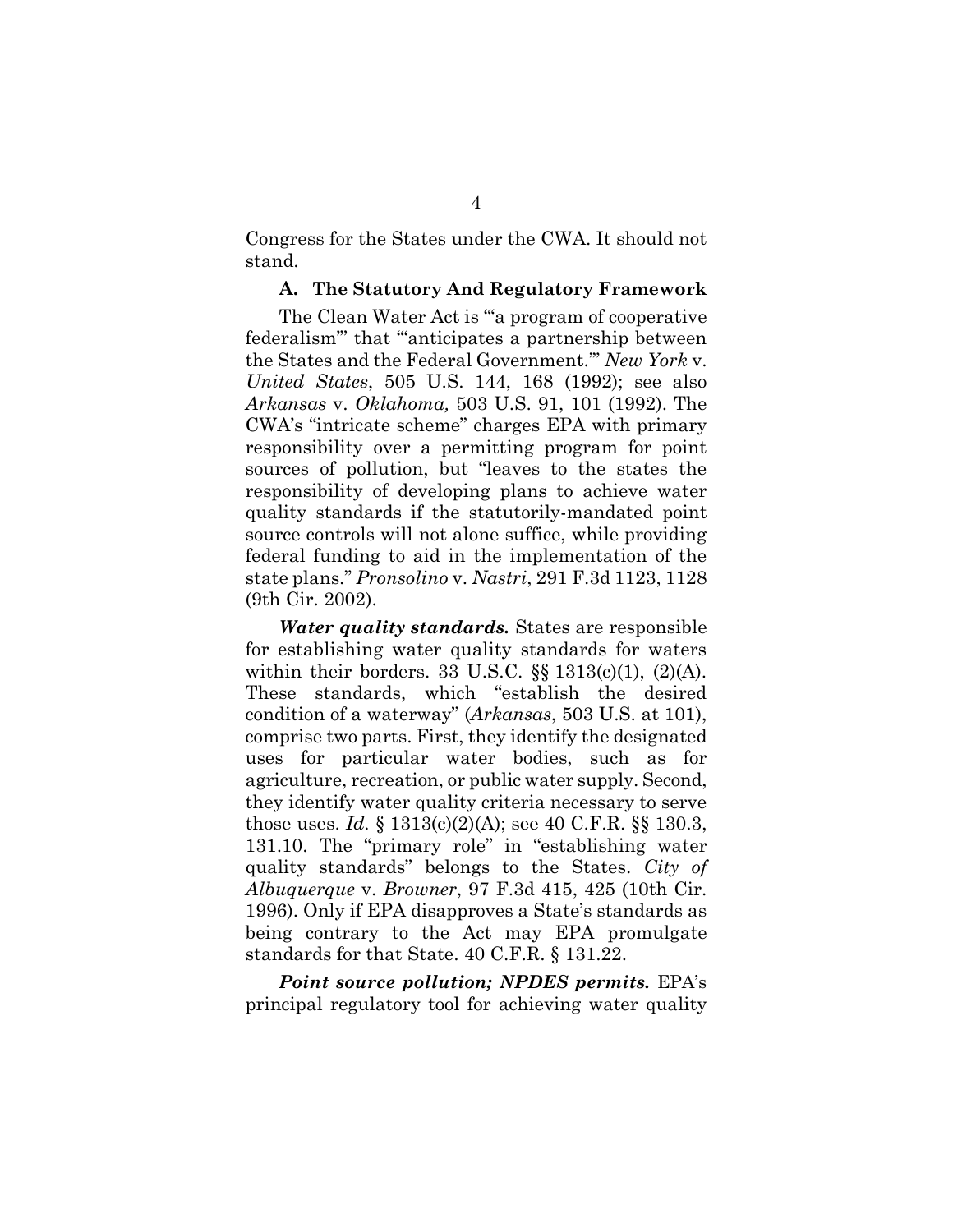<span id="page-14-3"></span>standards is Section 402's permit program called the National Pollutant Discharge Elimination System (NPDES), which applies to "point sources" of pollution. Generally speaking, any person who "discharges" a pollutant from a "point source" into "navigable waters" must have an NPDES permit. 33 U.S.C. §§ 1311(a), 1342(f), (k). A "point source" is "a discernible, confined and discrete conveyance" and includes "any pipe, ditch, channel, tunnel, [or] conduit." *Id*. § 1362(14). An NPDES permit imposes technology-based limits on the amount of pollutant in any discharge from the permitted source. *Id.* §§ 1311(b)(1)(A)-(B), 1342(a)(3), (b)(1)(A); see *American Paper Inst.* v. *EPA*, 882 F.2d 287, 288 (7th Cir. 1989). Where technology-based limits are insufficient to achieve water quality standards, permits must impose any more stringent limits necessary to implement those standards. 33 U.S.C. § 1311(b)(1)(C); *Arkansas*, 503 U.S. at 101.

<span id="page-14-5"></span><span id="page-14-4"></span><span id="page-14-1"></span><span id="page-14-0"></span>EPA has primary responsibility for administering the NPDES program. 33 U.S.C.  $\S$  1342(a)(1). But any State may seek EPA approval "to administer its own permit program for discharges into navigable waters within its jurisdiction." *Id*. § 1342(b). When a State administers its own program, as most do, EPA continues to play a supervisory role: "EPA is notified of the actions taken by state permit-issuing authorities and may veto the issuance of any permit by state authorities by objecting in writing within 90 days." *Crown Simpson Pulp Co.* v. *Costle*, 445 U.S. 193, 194 (1980) (per curiam).

<span id="page-14-2"></span>*Nonpoint source pollution.* Nonpoint source pollution is all "pollution that does not result from the 'discharge' or 'addition' of pollutants from a point source." *Oregon Natural Desert Ass'n* v. *U.S. Forest Serv.*, 550 F.3d 778, 780 (9th Cir. 2008). For example, unchanneled rainwater runoff from agriculture, forest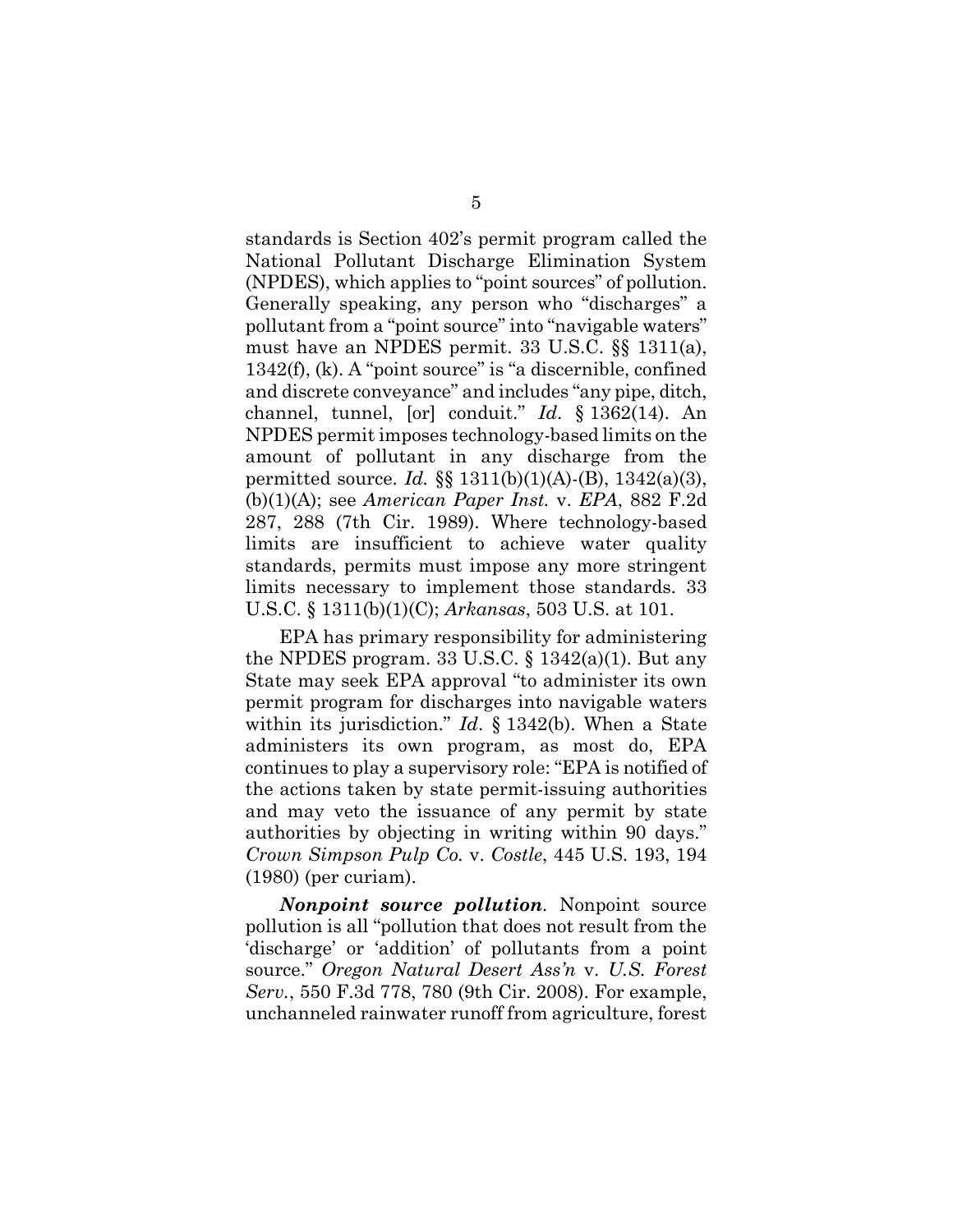<span id="page-15-0"></span>operations, construction activities, or urban areas, which may contain pesticide or fertilizer residues or sediment (among other possibilities), is a nonpoint source. See *Cordiano* v. *Metacon Gun Club*, 575 F.3d 199, 221 (2d Cir. 2009).

<span id="page-15-3"></span><span id="page-15-1"></span>The CWA does not authorize EPA to regulate nonpoint sources. See *Defenders of Wildlife* v. *EPA*, 415 F.3d 1121, 1124 (10th Cir. 2005); *Sierra Club* v. *Meiburg*, 296 F.3d 1021, 1025 (11th Cir. 2002). Instead, State programs required by the CWA address nonpoint source as well as point source pollution in order to achieve water quality standards.

*TMDLs, State planning processes, and State management plans***.** Section 303(d) requires each State to identify those waters for which the technologybased limits in NPDES permits "are not stringent enough to implement any water quality standard applicable to such waters." 33 U.S.C.  $\S$  1313(d)(1)(A). For each body of water thus identified (called "impaired waters"), the Act establishes a multi-step process by which States work to achieve water quality standards.

<span id="page-15-2"></span>*First*, the State must establish a "total maximum daily load," or TMDL, for those pollutants causing the impairment. 33 U.S.C.  $\S$  1313(d)(1)(C). As the word "total" suggests, a TMDL defines the maximum level of pollutant loading "from all combined sources" (*Pronsolino*, 291 F.3d at 1128)—including natural background, point sources, and nonpoint sources— "necessary to implement the applicable water quality standards." 33 U.S.C. § 1313(d)(1)(C); see 40 C.F.R.  $\S$ § 130.2(g)-(i), 130.7(c). Although responsibility for calculating TMDLs falls to the States, EPA has authority to "approve or disapprove" a State TMDL; if it disapproves, EPA must itself establish the load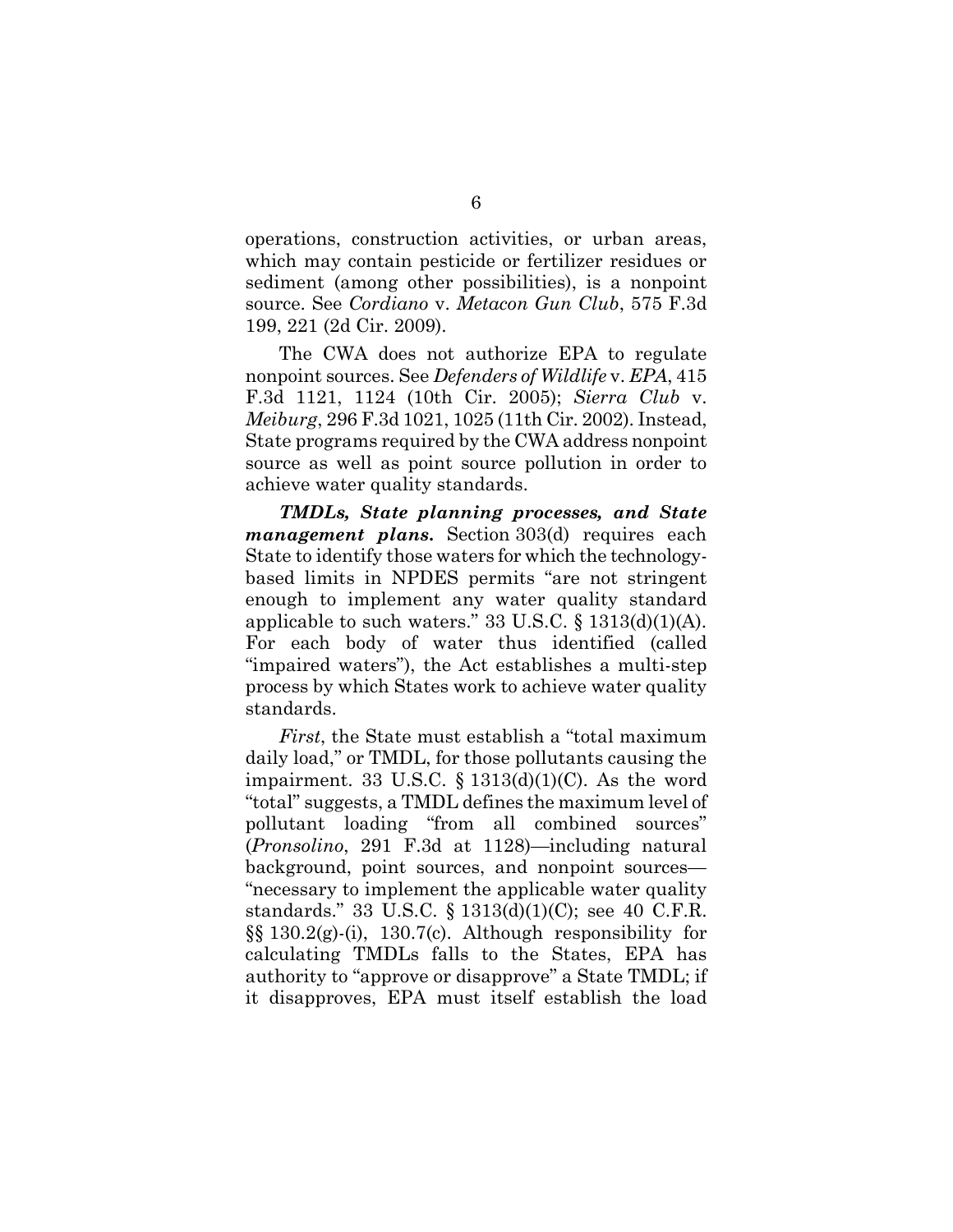<span id="page-16-4"></span>necessary to achieve water quality standards. 33 U.S.C. § 1313(d)(2); see 40 C.F.R. § 130.7(d).

<span id="page-16-3"></span><span id="page-16-2"></span>*Second*, each State must establish "a continuing planning process" for the achievement of water quality standards. 33 U.S.C. § 1313(e)(1). This process must "result in [specific] plans for all navigable waters within [the] State," including the incorporation of any applicable TMDL, "adequate authority for intergovernmental cooperation," and "adequate implementation" for water quality standards. *Id*. § 1313(e)(3); see 40 C.F.R. § 130.6. "The theory is that" through the continuing planning process "[NPDES] permits will be adjusted and other measures taken" to address both point and nonpoint sources of a pollutant, "so that the sum of that pollutant in the waterbody is reduced to the level specified by the TMDL." *Meiburg*, 296 F.3d at 1025.

<span id="page-16-0"></span>Although EPA may disapprove a State's planning process  $(33 \text{ U.S.C.} \S 1313(e)(2))$ , it has no authority to promulgate a federal planning process or implementation plan.

<span id="page-16-1"></span>*Third*—and an integral part of the scheme for achieving water quality standards—where water quality is impaired in part by nonpoint sources of pollution, a State must address those nonpoint sources. Originally, under Section 208, the States' obligation was to establish a process to "identify, if appropriate, agriculturally and silviculturally related nonpoint sources" and to "set forth procedures and methods (including land use requirements) to control to the extent feasible such sources." 33 U.S.C. § 1288(b)(2)(F). EPA has no authority to review the substance of these plans, only to incentivize them through federal funding. *Id.* § 1288(f).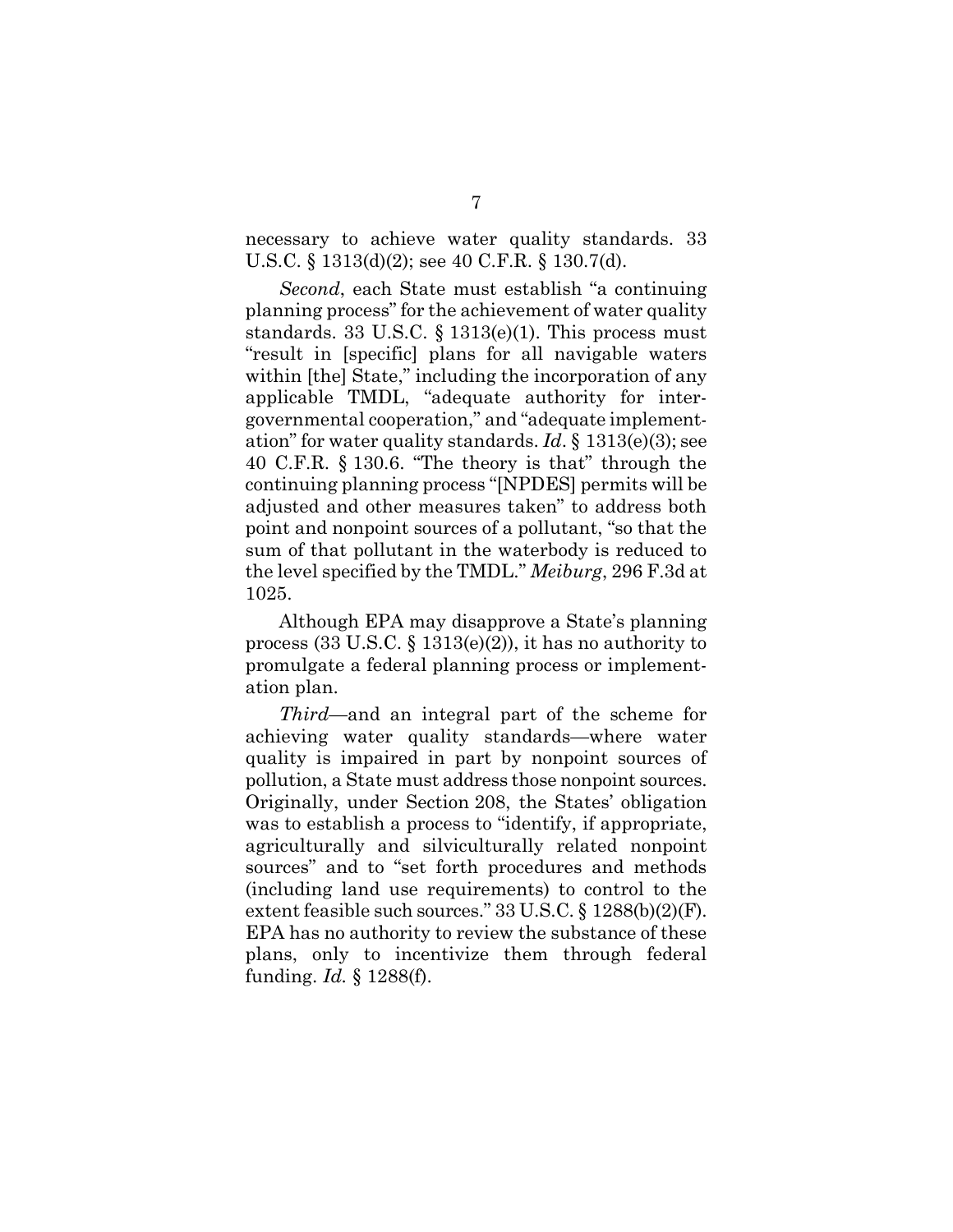Section 319, added in 1987, required additional State reports and programs to address waters that need additional nonpoint source controls to meet water quality standards. A State's report must identify nonpoint sources or categories of sources that significantly contribute to failing to meet water quality standards and must describe the State's "process" for "identifying best management practices and measures" to "reduce, to the maximum extent practicable," pollution from those nonpoint sources. 33 U.S.C. § 1329(a)(1)(C). States must then develop programs for implementing best management practices and measures, including a schedule for implementation "at the earliest practicable date." *Id*. § 1329(b)(2)(C).

<span id="page-17-1"></span><span id="page-17-0"></span>Congress authorized EPA to approve or disapprove a State's nonpoint source management program and to provide funding for approved State programs. 33 U.S.C. § 1329(h). But Congress did not authorize EPA to dictate the substance of State nonpoint source programs or to establish a federal program in the absence of an approved State program. See *id.* § 1329(e).

<span id="page-17-2"></span>*The withdrawn 2000 TMDL rule.* In July 2000, EPA promulgated a final rule that "redefin[ed] the TMDL" from a simple numerical calculation to "a written, quantitative plan and analysis" for ""attaining" and maintaining water quality standards.'" Steven Miano & Kelly Gable, *Total Maximum Daily Loads: Section 303(d)*, in THE CLEAN WATER ACT HANDBOOK 207, 218 (Mark Ryan ed., 3d ed. 2011) (quoting 65 Fed. Reg. 43,586 (July 13, 2000)). "One of the more controversial requirements" that EPA attempted to impose under the 2000 TMDL rule was that States' TMDLs include "comprehensive implementation plans providing 'reasonable assurance' that the TMDL would actually be implemented." *Ibid*. It further required that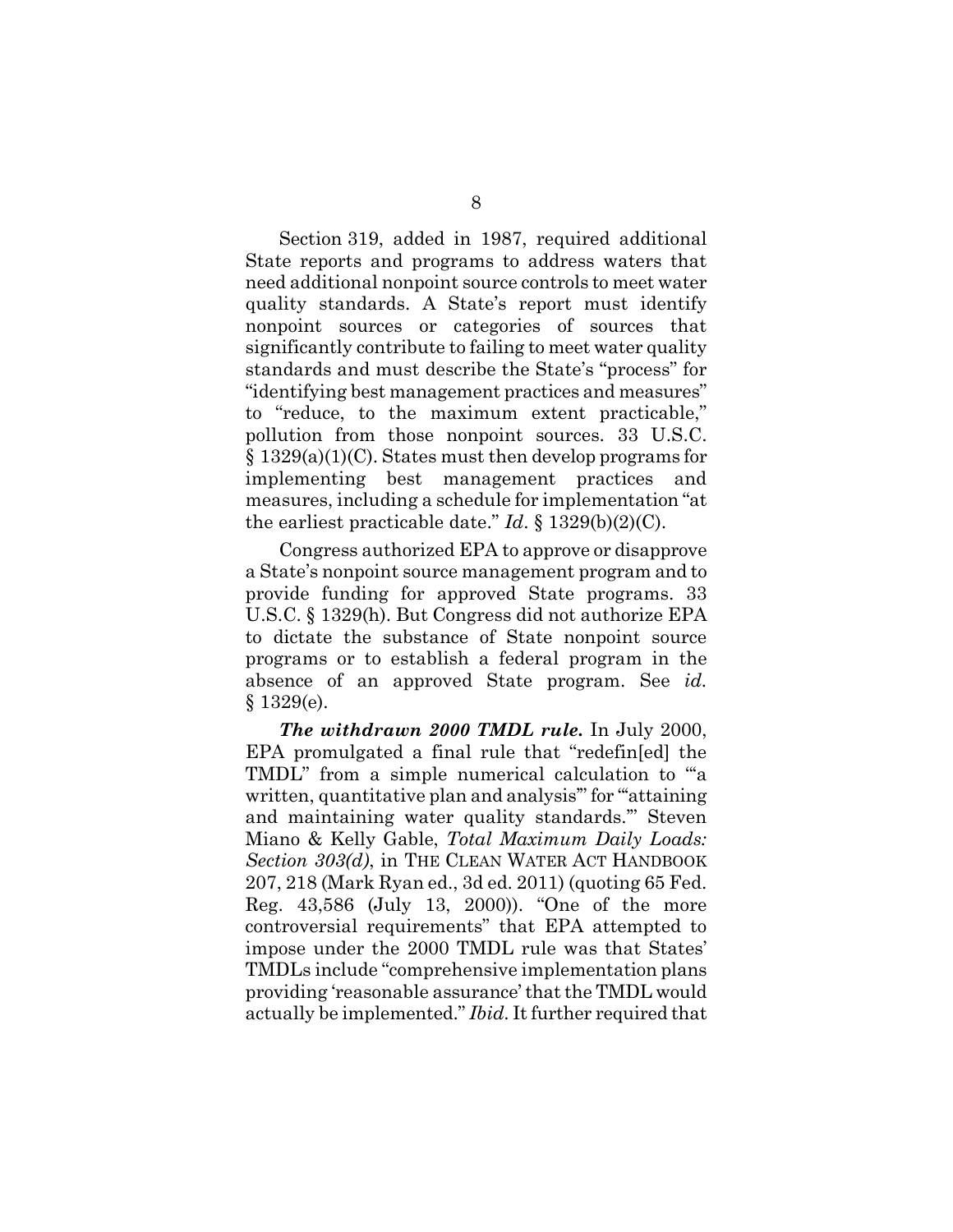TMDLs include schedules for implementing nonpoint source control measures for waters that are impaired in part by nonpoint sources. *Ibid.*; see 65 Fed. Reg. 43,668. A "state's failure to adhere to its schedule or meet specific TMDL deadlines" would result in an EPA takeover of the TMDL process. Miano & Gable, *supra*, at 218; see 65 Fed. Reg. 43,669. According to leading commentators, these requirements "created a conflict" with "the CWA's delegation of nonpoint source control to state and local authorities." Miano & Gable, *supra*, at 219.

<span id="page-18-2"></span>The 2000 TMDL rule "generated considerable controversy" and never took effect. 68 Fed. Reg. 13,608, 13,609 (Mar. 19, 2003). "Congress prohibited EPA from implementing the final rule through a spending prohibition." *Ibid*. EPA withdrew the rule in 2003, citing "lack of stakeholder consensus on key aspects of the [rule]" and the need for "significant changes" before it "could represent a workable framework for an effective TMDL program." *Id.* at 13,609, 13,612.

#### <span id="page-18-0"></span>**B. The Chesapeake Bay TMDL**

This case concerns EPA's establishment of a TMDL for the Chesapeake Bay. Through a series of agreements beginning in the 1980s, the Chesapeake Bay States entered into a partnership among themselves and with EPA to form the Chesapeake Bay Program. JA135-137, 249. Congress ratified the partnership in 1987. Pub. L. No. 100-4, § 103, 101 Stat. 10 (codified at 33 U.S.C. § 1267). In 2007, Program members agreed that EPA would establish the Chesapeake Bay TMDL on behalf of the member States. TMDL 1-9.

<span id="page-18-1"></span>EPA promulgated the final, 280-page Chesapeake Bay TMDL in December 2010. Although the TMDL sets overall "watershed limits" for the aggregate amount of three pollutants—nitrogen, phosphorus, and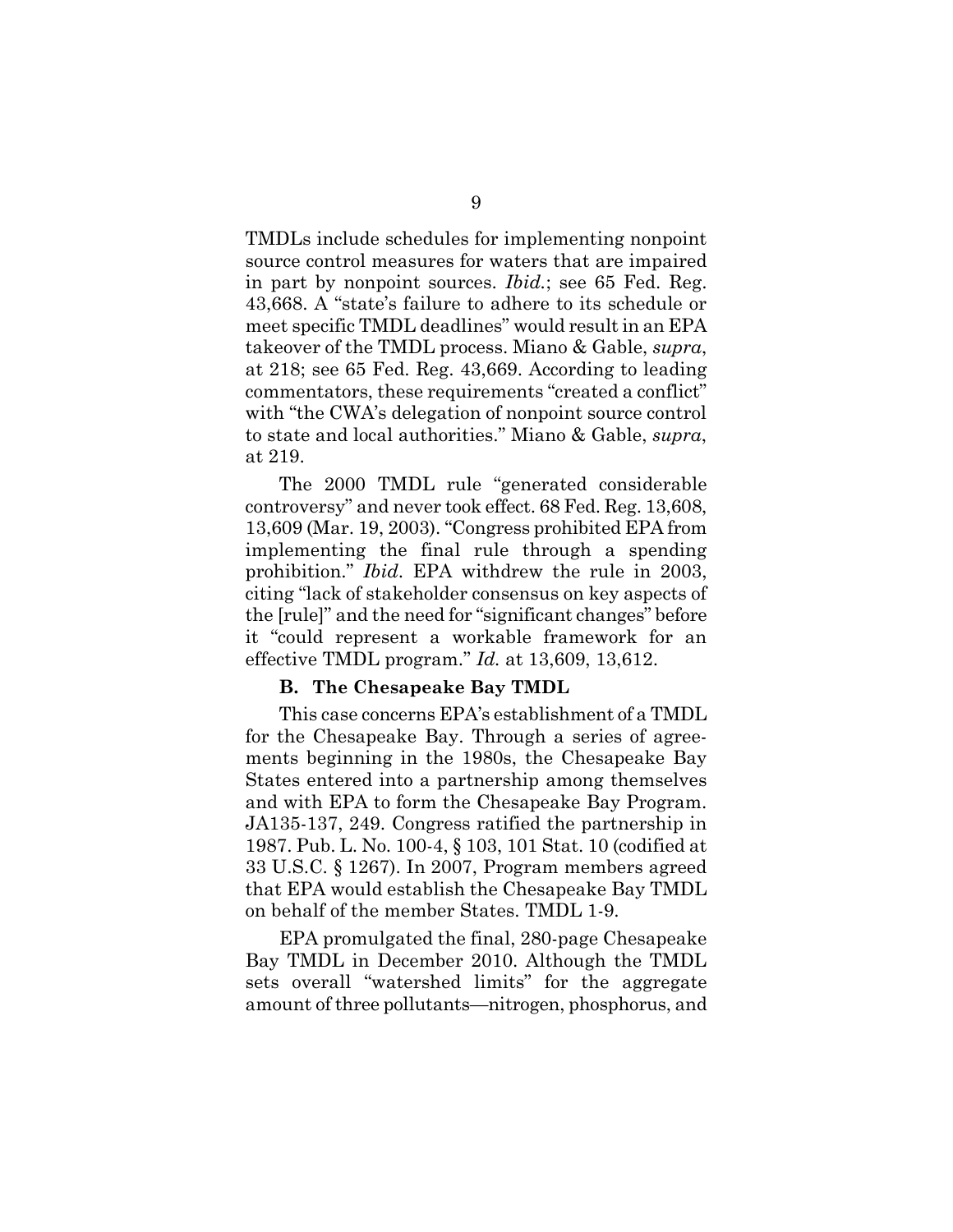sediment—in the Bay as a whole, it actually comprises 276 TMDLs: one for each of the three pollutants in each of 92 identified water segments that compose the Bay. TMDL 9-2 to 9-16. These limits govern pollutants from a 64,000-square mile watershed that includes large portions of six States and all of the District of Columbia.

Setting total maximum loading levels is not all the TMDL purports to do. It also sets "allocations" of the total loads among sources and categories of sources across the watershed—defining source limits rather than just total pollutant limits in the receiving waters.

Take, for example, the water segment labeled "POTTF-MD." The TMDL defines not just the total maximum load for each pollutant for that segment, but also maximum loads for point sources and nonpoint sources. See TMDL 9-12 to 9-13 Table 9-3.[2](#page-19-1) From there, the TMDL breaks down loads geographically, separating point sources and nonpoint sources originating in Pennsylvania, Maryland, the District of Columbia, Virginia, and West Virginia. *Ibid*. Next, the TMDL breaks down maximum loads within each of these geographical subdivisions. For nonpoint sources, that means separate allocations for various "source sectors" within each area, including "agriculture, forest, nontidal atmospheric deposition, onsite septic, and urban" sectors. TMDL Q-1.

Accordingly, the final TMDL document sets not just three *total* maximum daily loads for nitrogen, phosphorus, and sediment in segment POTTF-MD, but 120 constituent maximum daily loads for that segment

<span id="page-19-1"></span><span id="page-19-0"></span><sup>2</sup> The TMDL distinguishes between "waste load allocations" or WLAs for point sources, and "load allocations" or LAs for nonpoint sources or natural background. See 40 C.F.R. §§ 130.2(g), (h).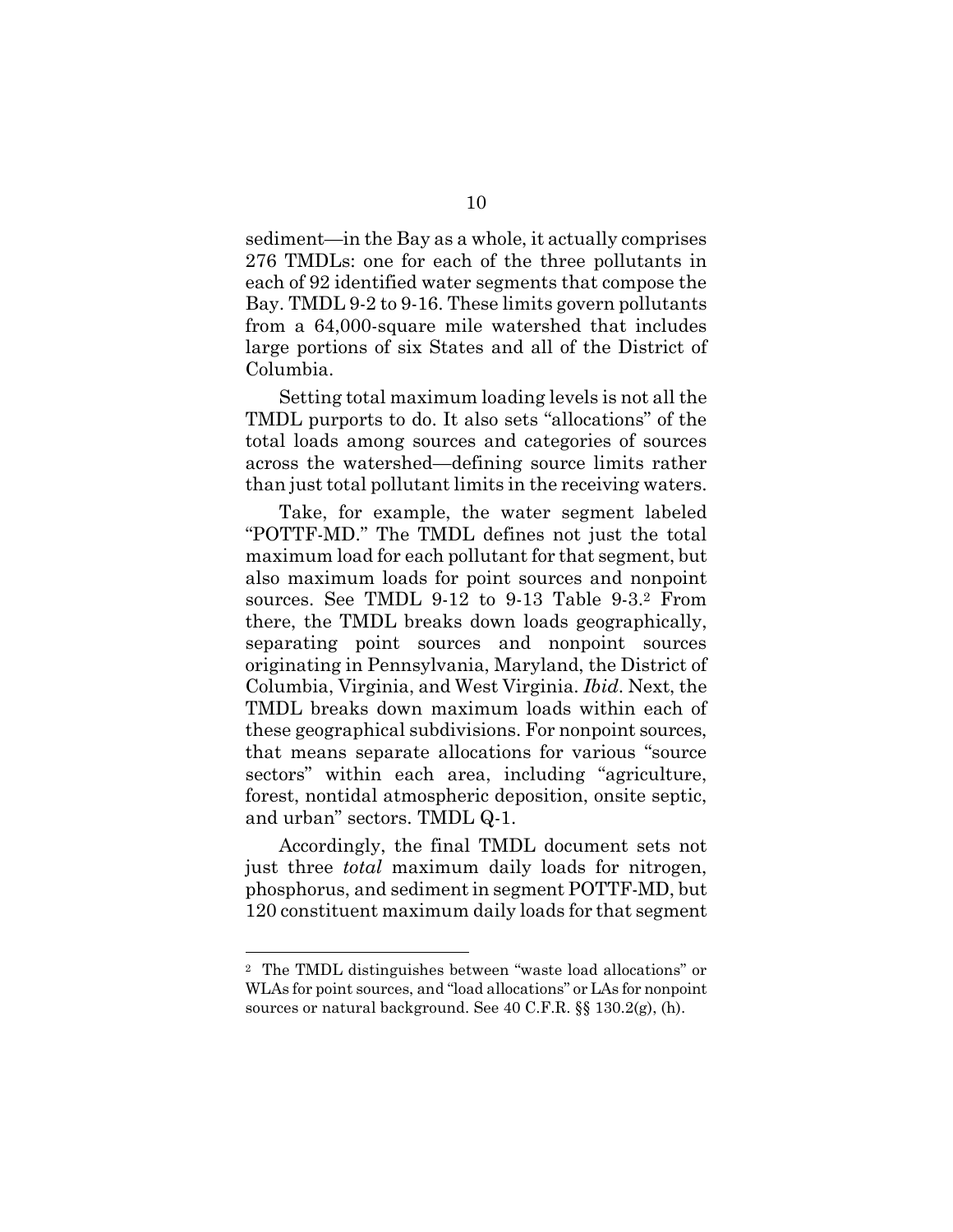alone, for different sources and source types in different States. Overall, the Bay TMDL sets several thousand constituent daily loads or "allocations" in this same manner. See TMDL App. Q, R.

In addition, the TMDL requires the States to provide "reasonable assurance" that these allocations will be achieved on a specified timeline. TMDL ES-8. It backs up that requirement with a "tracking and accountability system" to "monitor" and enforce State compliance. TMDL 7-10. In particular, the TMDL sets several "interim allocation target[s]" to achieve by 2017 (TMDL 8-19, 8-20) and an overall deadline of 2025 for having in place all practices necessary to meet the specified allocations. *E.g.*, TMDL 8-14, 10-2.

Those deadlines are backed up by an enforcement scheme. "EPA may take action if a jurisdiction fails," among other things, to meet "2-year milestones consistent with expectations, load reductions, and schedule" set by EPA or to develop plans "consistent with the expectations and schedule" set by EPA. TMDL 7-11. Those threatened actions include cutting federal funding, imposing additional reductions in load allocations, establishing "finer-scale" and "more specific" allocations of loads among sources, and implementing a federal takeover of local water quality standards. TMDL 7-12.

<span id="page-20-0"></span>EPA has not assessed or reported on the overall cost of implementing the TMDL. However, Maryland anticipates \$14.4 billion in costs by 2025. *Maryland's Phase II Watershed Implementation Plan for the Chesapeake Bay TMDL* 55 (Oct. 26, 2012), http:// perma.cc/P3WK-H5XA. Virginia puts implementation costs in that State at \$13.6 to \$15.7 billion. Virginia Senate Finance Cmte., *Chesapeake Bay TMDL Watershed Implementation Plan: What Will It Cost To*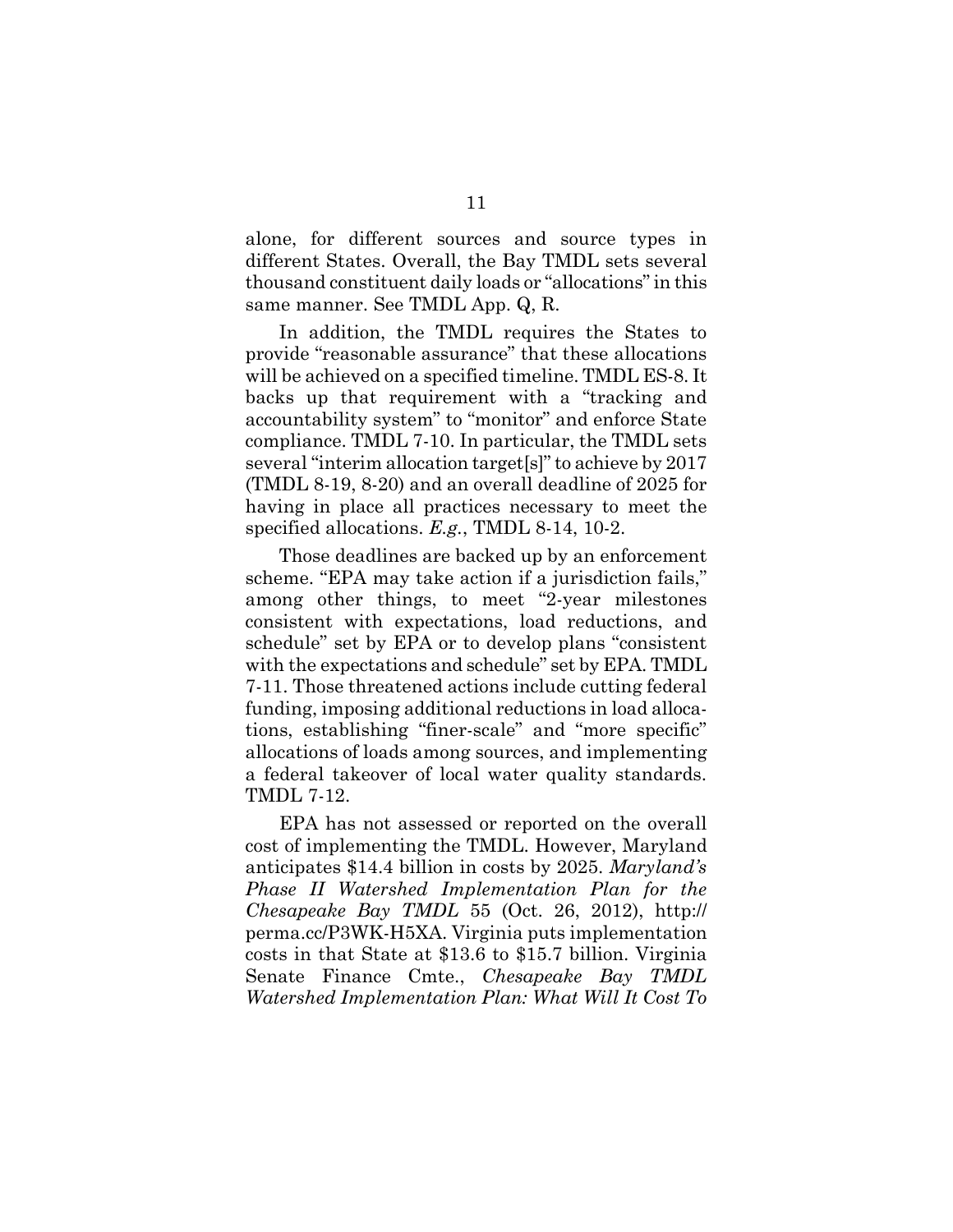*Meet Virginia's Goals?* 17 (Nov. 18, 2011), http://perma.cc/88EG-EBX4. And the TMDL's effect on regional agricultural production will be dramatic, with nearly 500,000 acres coming out of production in Virginia alone. Commonwealth of Virginia, *Chesapeake Bay TMDL Phase II Watershed Implementation Plan* 43 Table A.1, 45-46 (Mar. 30, 2012).

#### <span id="page-21-0"></span>**C. The Proceedings Below**

1. Petitioners filed suit in the district court for the Middle District of Pennsylvania challenging the TMDL under the Administrative Procedure Act and CWA. They alleged that EPA's broad interpretation of "total maximum daily load" is inconsistent with the statutory text and usurps States' roles under the CWA. The district court denied petitioners' motion for summary judgment and granted EPA's.

2. The Third Circuit affirmed. The court observed that petitioners' "strongest argument," which has "intuitive appeal," is that a TMDL "is just a number, like the 'total' at the bottom of a restaurant receipt." App., *infra*, 23a. But the court rejected that reading because, in its view, it renders the word "total" redundant: The words "maximum daily load" "would mean the same thing that [petitioners] argu[e] 'total maximum daily load' means." *Ibid*.

Looking to Congress's use of the word "total" in other contexts, the court believed it can "mean something more than a single number." App., *infra*, 24a; see *id*. at 42a ("'Total' is susceptible to multiple meanings"). The court observed that EPA must calculate constituent elements of a TMDL to arrive at the total and believed "[i]t would be strange to require the EPA to take into account these specific considerations but at the same time command the agency to excise them from its final product." *Id*. at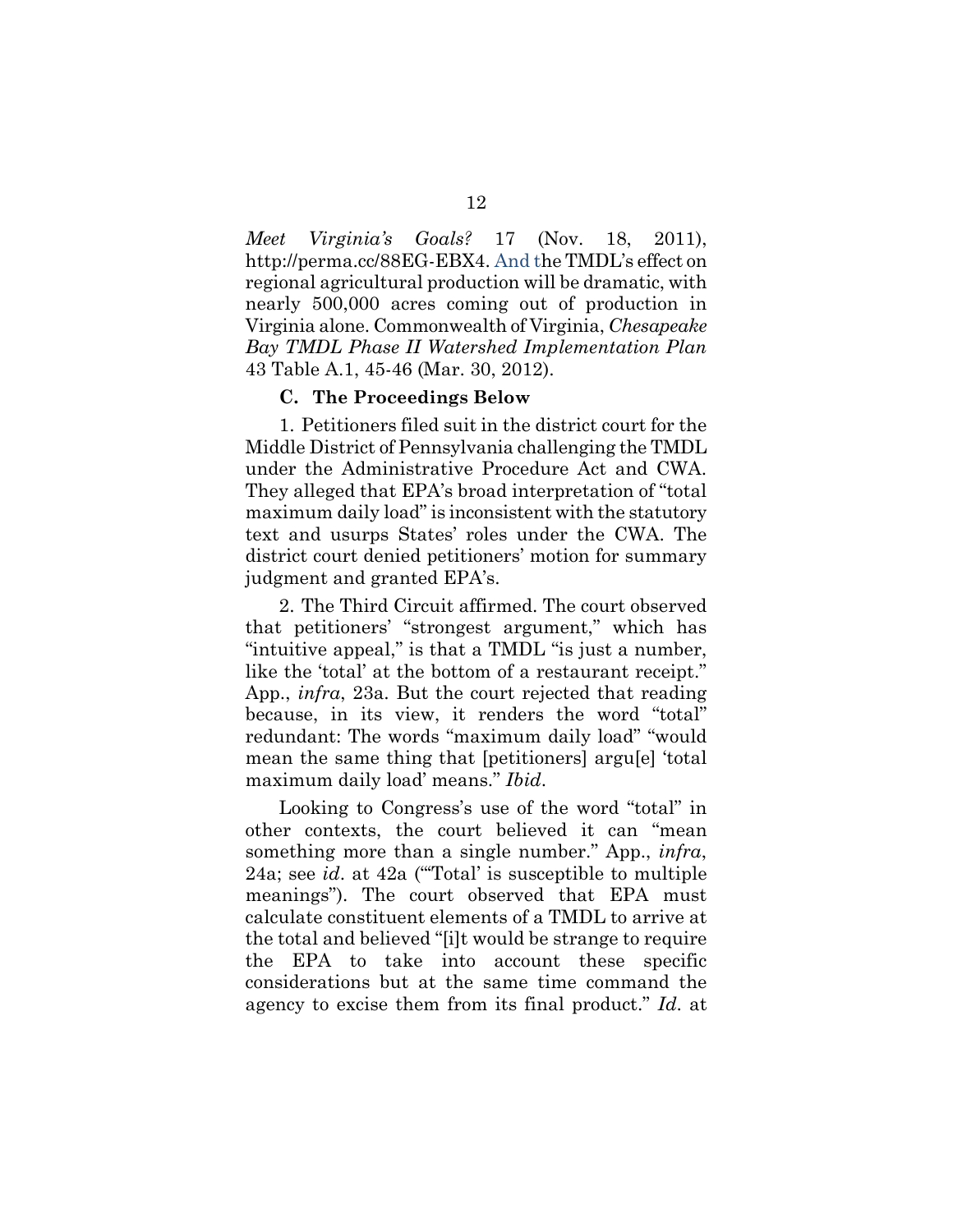25a. Because allocating a TMDL among constituent elements "is a commonsense first step to achieve target water quality," the court found "EPA's construction of the TMDL requirement comports well with the Clean Water Act's structure and purpose." *Id*. at 28a.

"Similarly," the court continued, "it is common sense that a timeline complements the Clean Water Act's requirement that all impaired waters achieve applicable water quality standards." App., *infra*, 29a. Because a TMDL necessarily "requires consideration of a timeline and of changes over time, it is more consistent with the purpose of the Clean Water Act to express the deadline that the EPA relied on in calculating the TMDL than to make states and the public guess what it is." *Id*. at 29a-30a.

With respect to "reasonable assurances," the court stated that "EPA chose to set the TMDL with substantial input from the states but, in order to comply with the Clean Water Act and the APA, the [agency] would not blindly accept states' submissions." App., *infra*, 30a. Its decision "to satisfy itself that the states' proposals would actually 'implement the applicable water quality standards'" further comported with the statute's goals. *Ibid*.

For those reasons, the Third Circuit concluded, "the phrase 'total maximum daily load' has enough play in the joints to allow the EPA to consider and express these factors in its final action." App., *infra*, 30a-31a.

The court rejected petitioners' contention that if Congress had intended to upset the traditional balance of authority between the federal government and States, it would have said so clearly. The court held that "requiring [a] 'clear statement' of congressional intent for every ambiguous term in a highly technical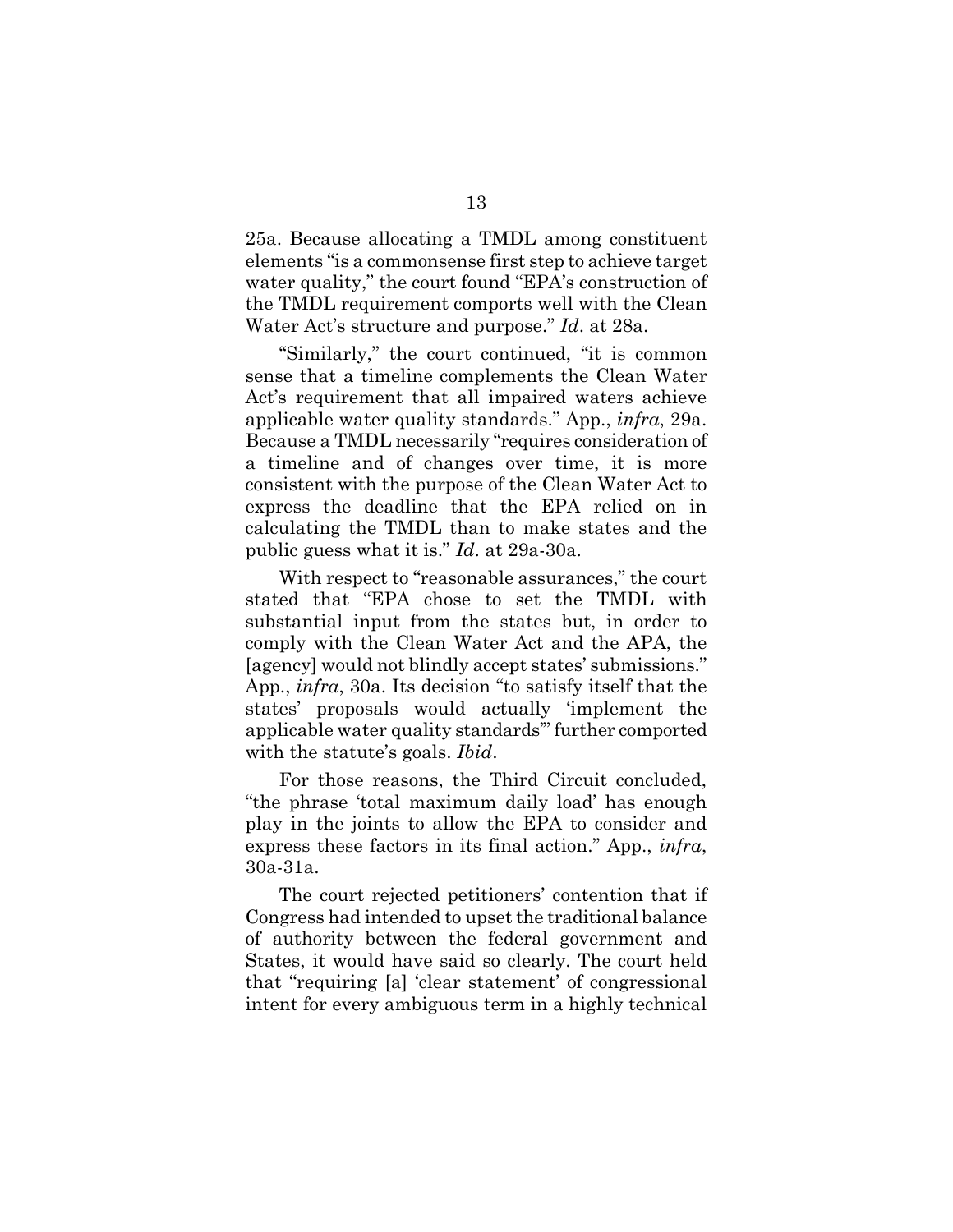statute, before accepting an interpretation that could affect our federal structure, would defeat one of the central virtues of the *Chevron* framework: Congress may leave interstitial details to expert agencies and need not think through at the drafting stage every possible permutation of agencies' plausible future interpretations." App., *infra*, 33a. The court further concluded that the Bay TMDL does not make "land-use decisions diminishing state authority in a significant way." *Id*. at 34a. Even if it did, the court went on, the TMDL allows the States to prescribe the "particular *means* of pollution reduction" for "individual point or nonpoint source[s]." *Id*. at 35a. Nowhere did the court mention CWA Sections 208 and 319 and their constraints on EPA's authority to address nonpoint sources.

After discussing the CWA's legislative history (App., *infra*, 44a-47a) and academic scholarship on land use (*id*. at 47a-48a), the court concluded that petitioners' "reading of the Act would stymie the EPA's ability to coordinate among all the competing possible uses of the resources that affect the Bay" and that EPA's interpretation of the Act therefore "reflects a legitimate policy choice by the agency in administering a less-than-clear statute." *Id*. at 48a-49a. Any solution for the Bay will require "winners and losers," the court proclaimed, and here the "losers" are those who "would prefer a lighter touch from the EPA." *Id*. at 49a.

#### <span id="page-23-0"></span>**REASONS FOR GRANTING THE PETITION**

This case presents a question of fundamental importance to the implementation of the Clean Water Act and in particular Congress's instructions for how to achieve water quality goals: whether the Act authorizes the prescriptive regulatory scheme promulgated by EPA in the Chesapeake TMDL.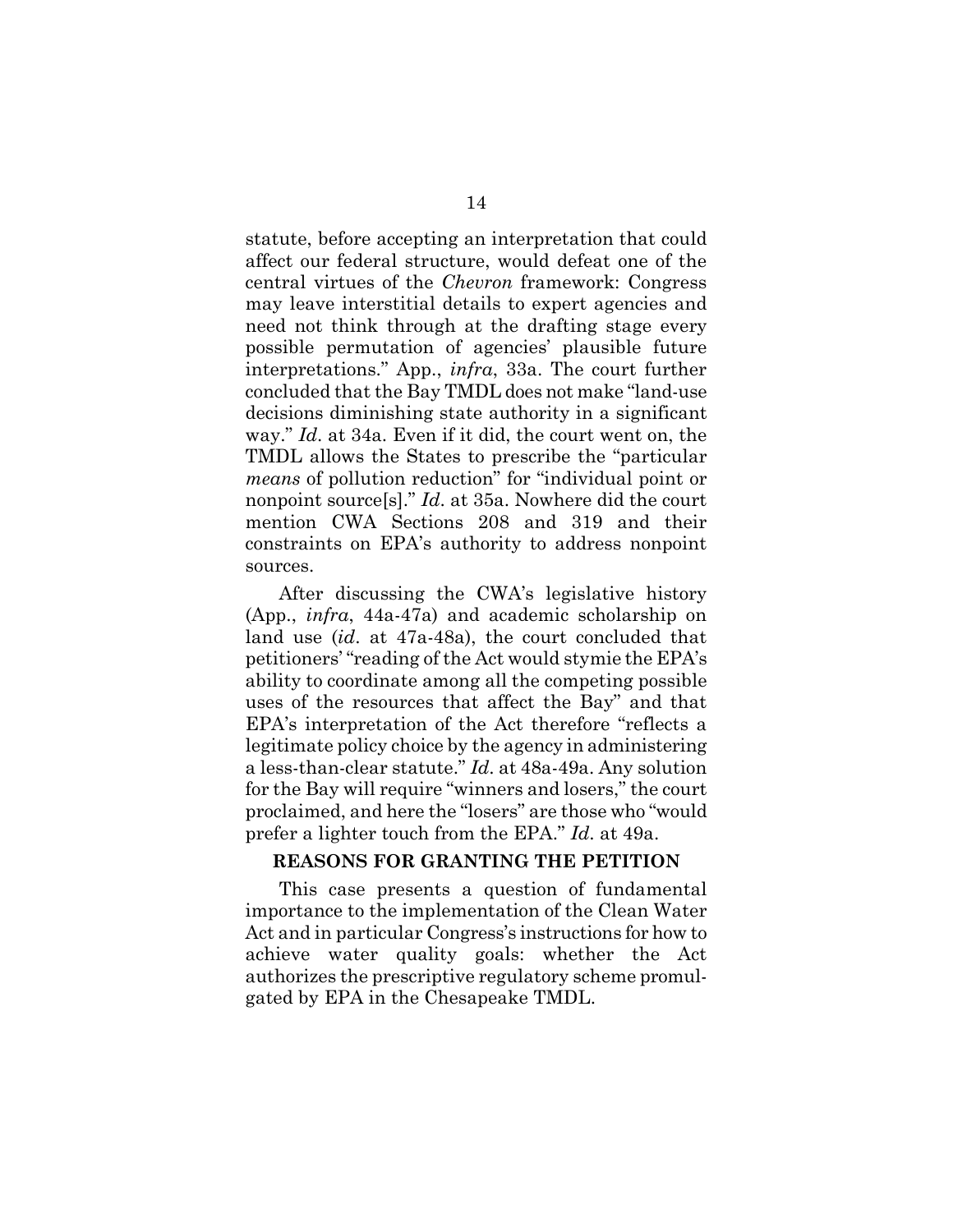The Third Circuit held the phrase "total maximum daily load" ambiguous because the word "total" can be understood in multiple ways. In its view, a "total" load can be expressed not only as "a single number," but also as "constituent elements" of the total. App., *infra*, 23a-24a. The court concluded that the broader statutory scheme also renders the statutory language ambiguous, licensing EPA to set deadlines for imposing control measures and to extract "reasonable assurances" from States that the constituent load limits will be achieved—backed up by a punitive federal enforcement mechanism. Having found the key statutory language to be ambiguous, the court of appeals held that EPA's expansive regulatory program governing the Chesapeake Bay watershed is entitled to *Chevron* deference.

The Third Circuit's erroneous decision cries out for this Court's review. EPA's interpretation of the CWA to authorize a vast federal regulatory scheme micromanaging State water quality programs bears no meaningful resemblance to the words that Congress used. It upsets Congress's carefully crafted balance of power between the States and the federal government, particularly regarding land use and other nonpoint sources. And it adds to confusion among the lower courts over the meaning of the phrase "total maximum daily load" and more generally about how to approach construction of the CWA.

The correct answer to the question presented is a matter of surpassing practical importance. The Chesapeake Bay watershed covers an enormous area that is home to more than 17 million Americans. The Third Circuit's decision affects the "incidents of daily life" within the watershed. App., *infra*, 4a. It sanctions a regulatory program that will cost State and local governments and businesses tens of *billions* of dollars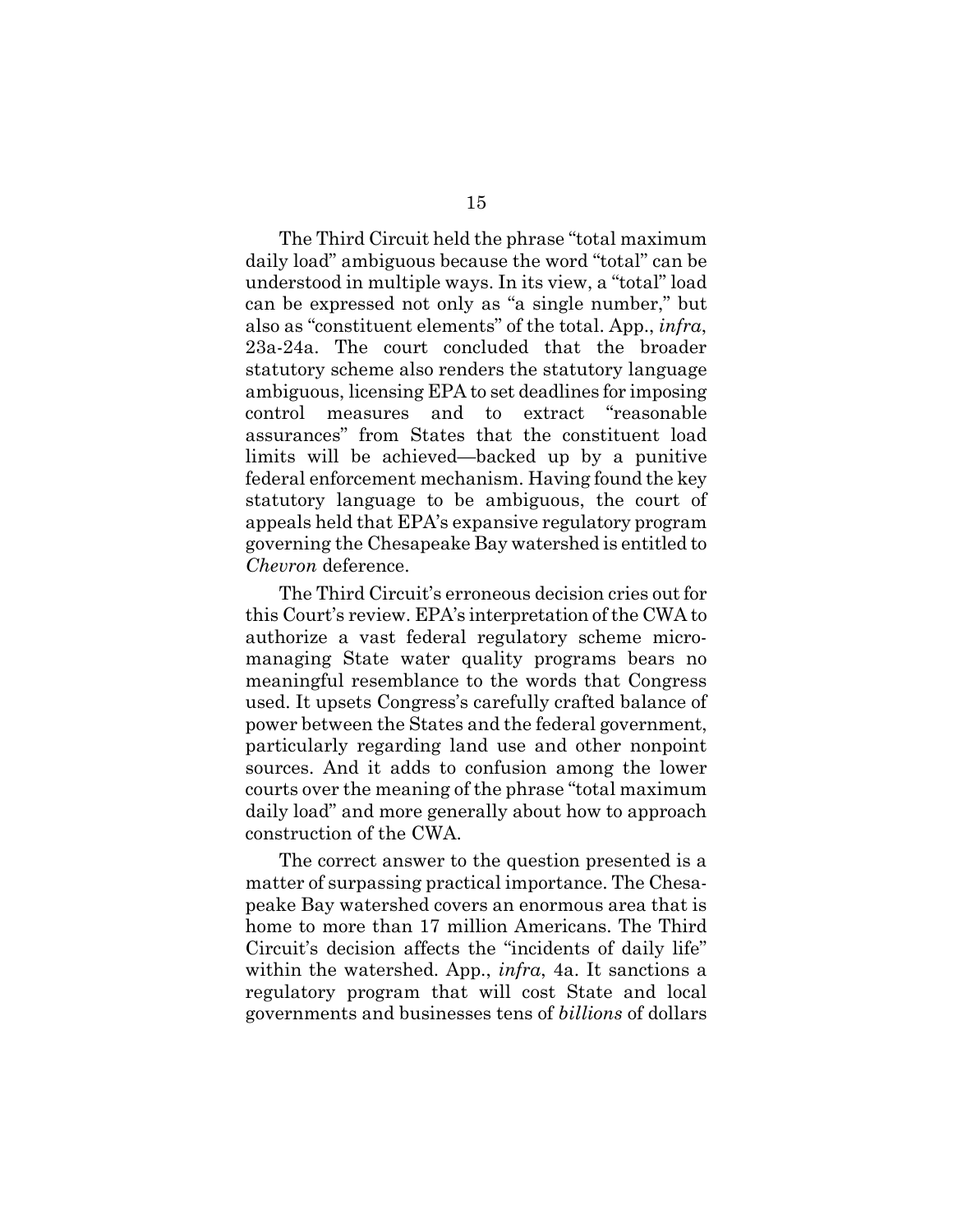to implement and that will constrain State and local programs for decades to come. And in endorsing a model that is expressly designed to be used in other watersheds, the Third Circuit's ruling opens the door for a dramatic expansion of federal power over land use and water quality planning nationwide. As States, counties, and Members of Congress explained below, the Chesapeake Bay TMDL guts the scheme of cooperative federalism that Congress established and that this Court has recognized as an important constraint on how the Act may be construed. The time for this Court to act is now, before EPA deploys its expansive new powers across the Nation.

## <span id="page-25-0"></span>**A. The Third Circuit Erred By Deferring To EPA's Expansive Interpretation Of Its Own Powers At The Expense Of The States**

Review is warranted, first and foremost, because the Third Circuit's decision misinterprets a statute at the heart of federal environmental regulation. The court took language that hardly could be clearer and twisted it to include powers that it plainly does not: "[the phrase] 'total maximum daily load' is broad enough," according to the Third Circuit, "to include allocations, target dates, and reasonable assurance." App., *infra*, 26a.

In reaching that conclusion, the court held the relevant language ambiguous, not based on an analysis of the text, but based instead on its conclusion that EPA's reading would better protect the environment. That is a deeply misguided approach.

## <span id="page-25-1"></span>*1. The Third Circuit misunderstood the statute's plain text*

<span id="page-25-2"></span>The *Chevron* framework presents "two questions." *City of Arlington* v. *FCC*, 133 S. Ct. 1863, 1868 (2013). "First, applying the ordinary tools of statutory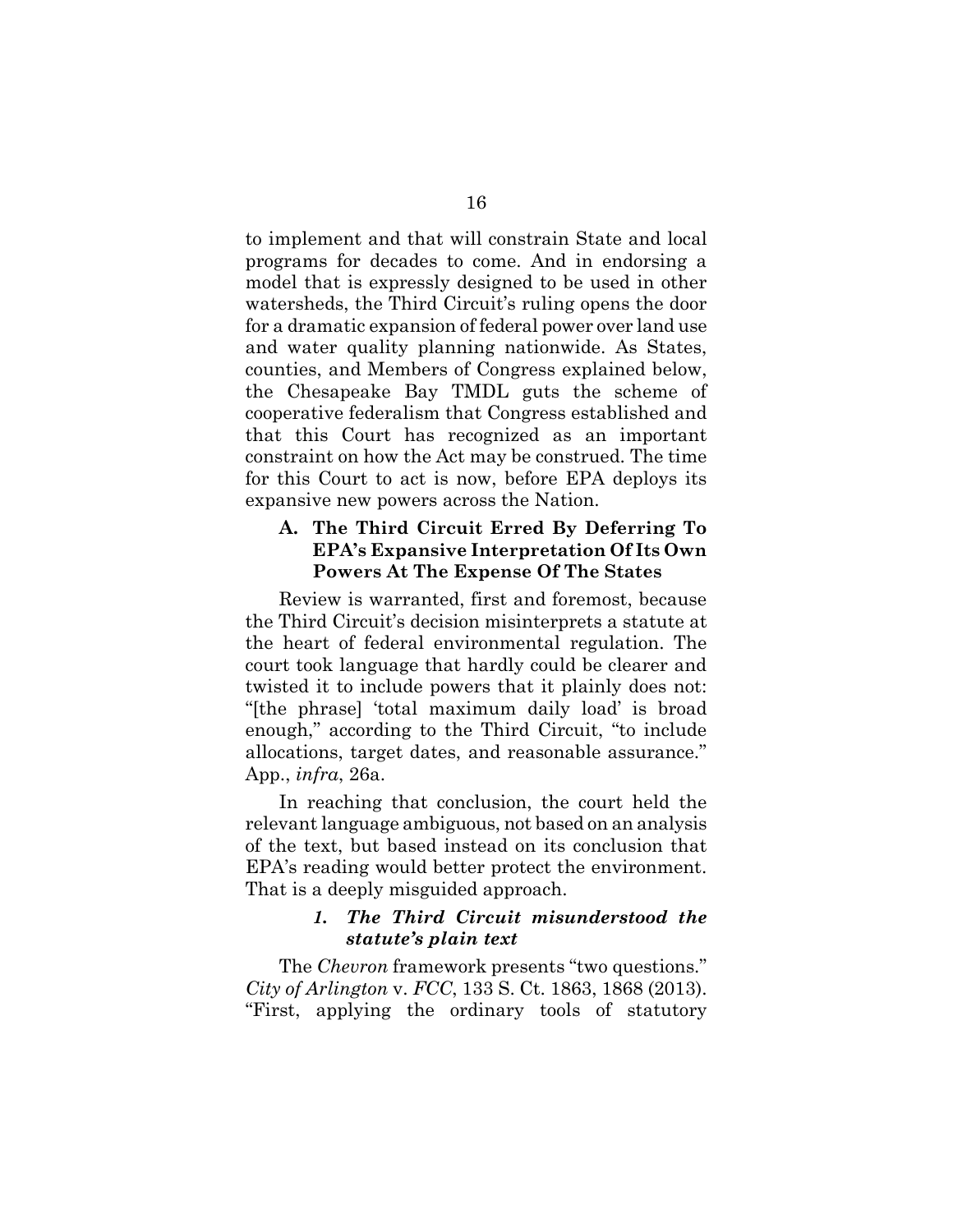<span id="page-26-0"></span>construction, the court must determine 'whether Congress has directly spoken to the precise question at issue.'" *Ibid*. (quoting *Chevron, U.S.A.* v. *Natural Res. Def. Council*, 467 U.S. 837, 842 (1984)). "'If the intent of Congress is clear, that is the end of the matter; for the court, as well as the agency, must give effect to the unambiguously expressed intent of Congress.'" *Ibid*. (quoting *Chevron*, 487 U.S. at 842-843).

"But 'if the statute is silent or ambiguous with respect to the specific issue, the question for the court is whether the agency's answer is based on a permissible construction of the statute.'" *Ibid*. (quoting *Chevron*, 487 U.S. at 843). Statutory language is ambiguous when it "is capable of being understood by reasonably well-informed persons in two or more different senses." 2A Norman Singer & Shambie Singer, SUTHERLAND STATUTES AND STATUTORY CONSTRUCTION § 45:2 (7th ed. 2007).

<span id="page-26-1"></span>Here, the first step of the *Chevron* analysis dictates the outcome. The Third Circuit held that the CWA's language is hazy and must be read through the lens of deference. In fact, the statute could not be clearer.

a. We begin with the statutory language. When technology-based point source controls "are not stringent enough to implement any water quality standard" with respect to a particular waterbody, a State must calculate "the total maximum daily load" of a pollutant that the waterbody can bear, consistent with the applicable water quality standard. 33 U.S.C.  $\S\S 1313(d)(1)(A)$ , (C).

<span id="page-26-2"></span>There is just one way to understand that phrase. The word "total" means "overall" or the "entire number or amount." WEBSTER'S THIRD NEW INTERNATIONAL DICTIONARY 2414 (1986). "Maximum" means the "upper limit allowed." *Id*. at 1396. "Daily" means "covering the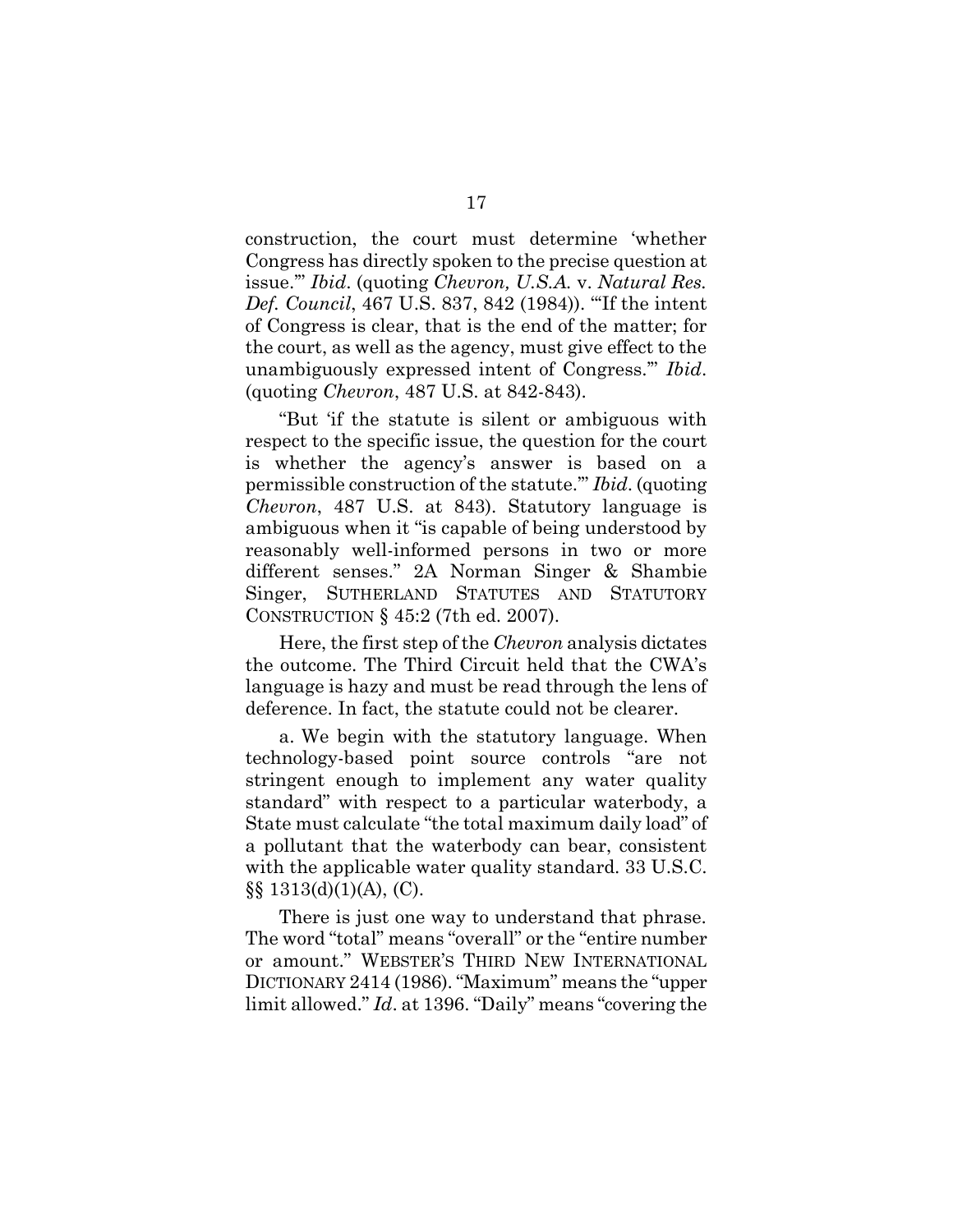period of a day." *Id*. at 570. And "load" means a "quantity" that can be "carried at one time." *Id*. at 1325. Putting those definitions together produces a single, common-sense meaning: the "total maximum daily load" is an overall upper limit of a pollutant that may be carried by a waterbody over a single day.

Not only does that reading follow from the dictionary meaning of the statutory phrase, but it is compelled by the words that immediately follow it. Congress provided that States are responsible for promulgating a TMDL only for pollutants that EPA identifies as "suitable for such *calculation*." 33 U.S.C.  $§ 1313(d)(1)(C)$  (emphasis added). And, for those pollutants, "[s]uch load shall be established at *a level* necessary to implement the applicable water quality standards." *Ibid*. (emphasis added). That language demonstrates that Congress understood a TMDL to be a single number that must be *calculated* to establish a single *level* of pollution.

<span id="page-27-0"></span>Congress's use of the definite article—"the" TMDL—and use of the singular in the terms "load," "calculation," and "level" confirm this plain meaning. See *Rapanos* v. *United States*, 547 U.S. 715, 732 (2006) (plurality opinion).

b. The Third Circuit's contrary conclusion—its view that the phrase "total maximum daily load" calls for "something more than a number" (App., *infra*, 26a), "complete with allocations among different kinds of sources, a timetable, and reasonable assurance that it will actually be implemented" (*id*. at 49a)—cannot be squared with the words Congress used.

Take first the lower court's conclusion that the word "total" is ambiguous. App., *infra*, 23a. In the Third Circuit's view, reading "total" to require a single overall number makes the word "redundant," because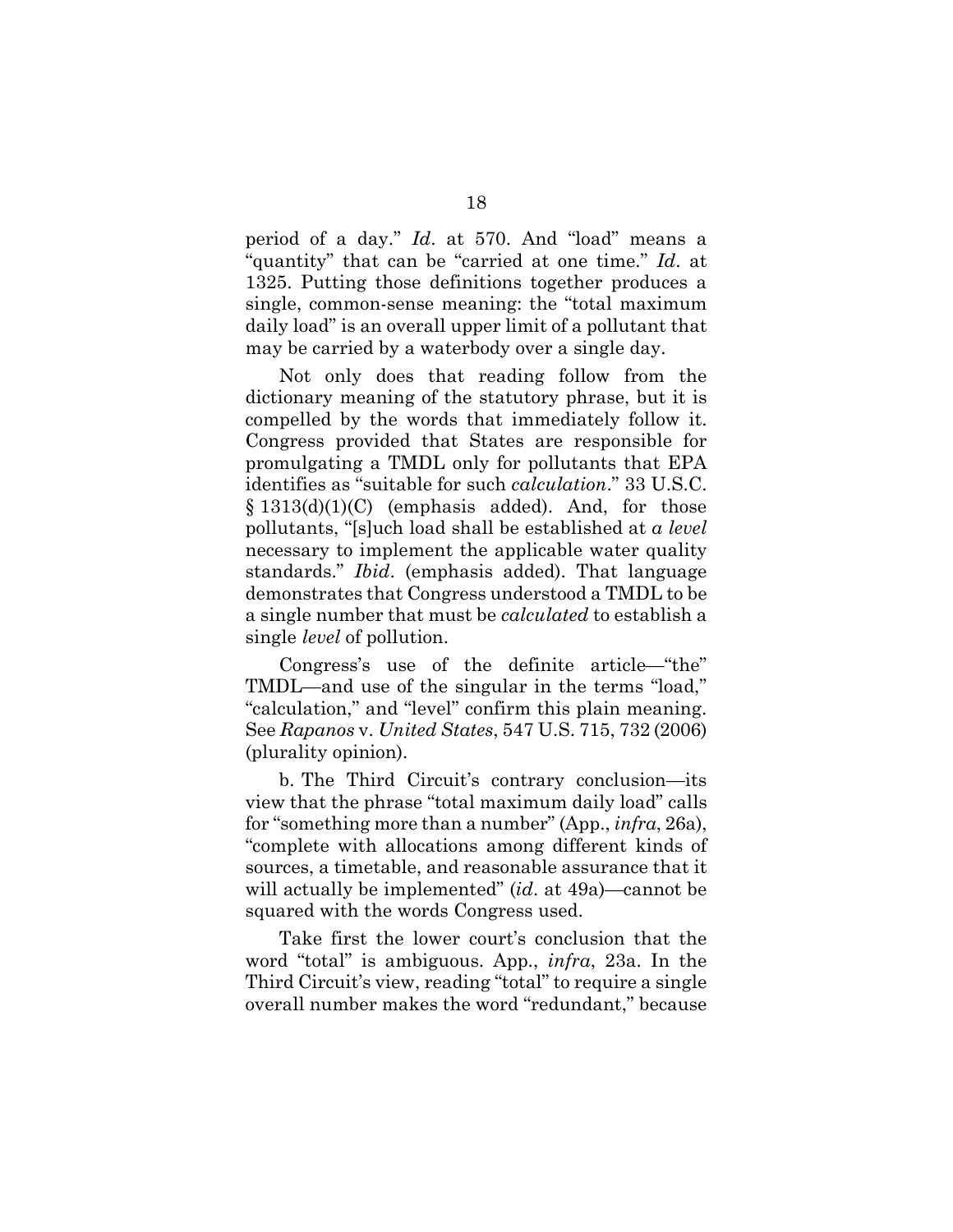"total maximum daily load" would mean the same thing as "maximum daily load." *Ibid*. It makes better sense, according to the Third Circuit, to read the word "total" as permitting EPA to break down a TMDL into "different relevant allocations." *Ibid*. That is especially so, according to the lower court, because EPA naturally must consider the constituent elements of a total load to arrive at the total itself. *Id*. at 25a.

That reasoning is wrong in every respect. As an initial matter, the court got things backward when it concluded that our reading of the word "total" renders it a nullity. If Congress had wanted EPA to set maximum loads for the constituent parts of a total load, it would have omitted the word "total" and simply required the calculation of "maximum daily loads." That would have given the agency leeway to set maximums for parts of a total load.

<span id="page-28-0"></span>But that is not what Congress did; it added the requirement that maximum daily loads be expressed as a *total* load for each pollutant, which plainly requires a single number that is the sum of the constituent sources of pollution. *Cf.* 40 C.F.R. § 130.2(i) (defining a TMDL as "the *sum* of the individual [discharges from] point sources and [from] nonpoint sources and natural background") (emphasis added). It is EPA's and the Third Circuit's contrary conclusion—their view that the word "total" is a license to promulgate thousands of *sub*-totals that micro-manage how States and localities may address pollution—that reads the word out of the statute.

The Third Circuit claimed that other statutory provisions mentioning totals support its holding that "total maximum daily load" is ambiguous. App., *infra*, 24a. That is incorrect. 33 U.S.C. § 1284(b)(1) provides that a "user charge system" exists if EPA determines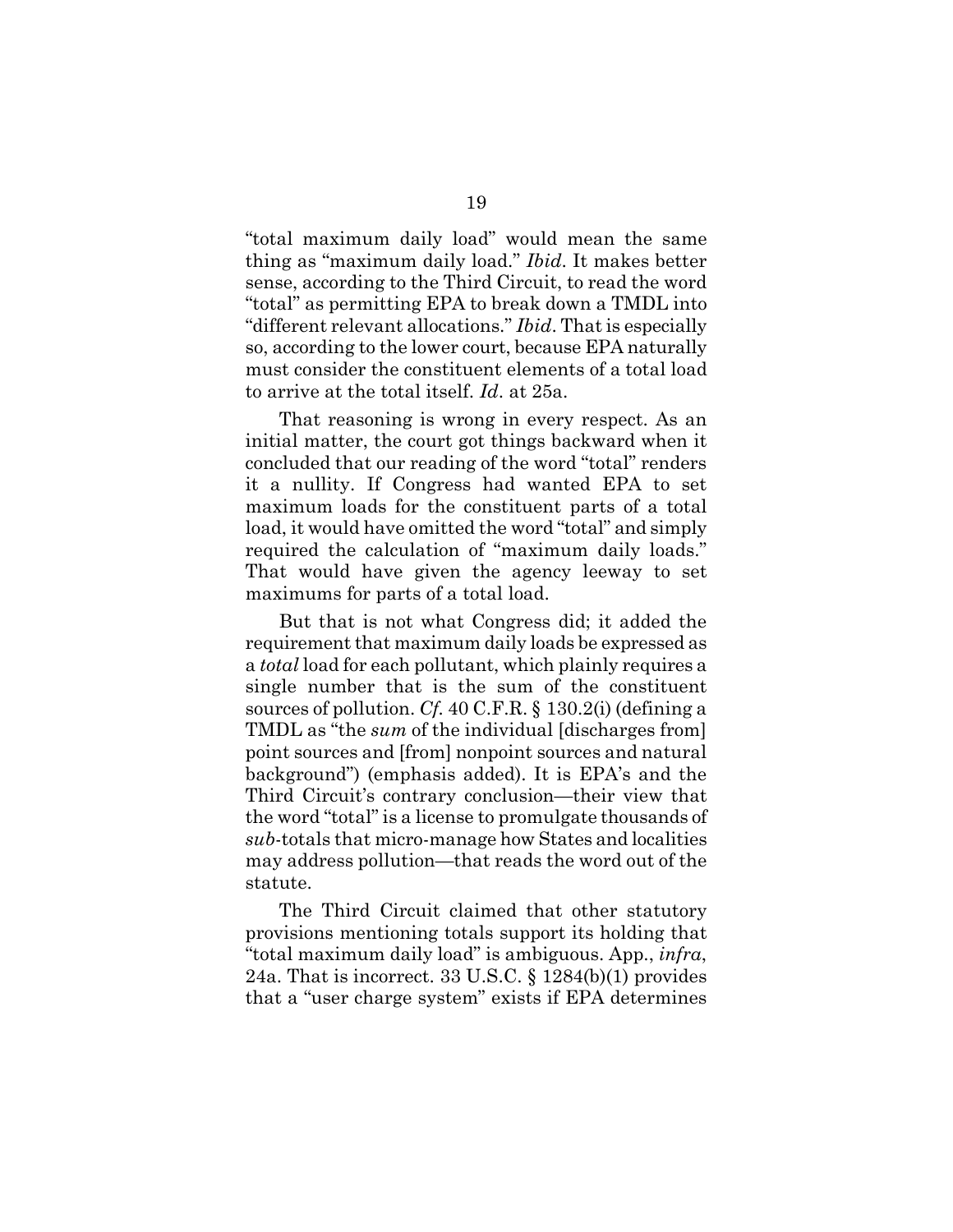that the system "results in the distribution of operation and maintenance costs" in "proportion to the contribution to the *total cost of operation and maintenance* \* \* \* by each user class," taking account of various factors (emphasis added). According to the court, that definition shows that "total" can mean "something more than a single number." App., *infra*, 24a. But the word "total" in Section 1284 indisputably does mean a single number—the cost of operation and maintenance.

<span id="page-29-0"></span>The court also pointed to 33 U.S.C.  $\S 2238(d)(1)(C)(i)$ , which requires that the allocation of funds to harbor maintenance take account of "the *total quantity of commerce* supported by" a body of water (emphasis added). The Third Circuit was unsure "how 'commerce' can be expressed as a number" and concluded (without citation) that "total" there allows EPA "to consider and express a complex mix of activities." App., *infra*, 24a. The court pointed to nothing in the statute or elsewhere to indicate that "total quantity of commerce" is other than a single number. To the contrary, in Sections 2238(f)(2), (7), and (9), Congress defined fund-eligible harbors in terms of the number of tons of cargo transited.

There is, in short, no textual basis for concluding that "total" can be read to permit EPA to set not only a *total* maximum daily load, but also daily loads for thousands of constituent sources, broken down by source type and geography. Of course, EPA is not forbidden from considering constituent loading from various sources, if relevant to calculating a TMDL. And EPA would be free to provide that information to the public by way of explanation. But it does not follow that EPA can require implementation of such constituent allocations by including them as part of the TMDL.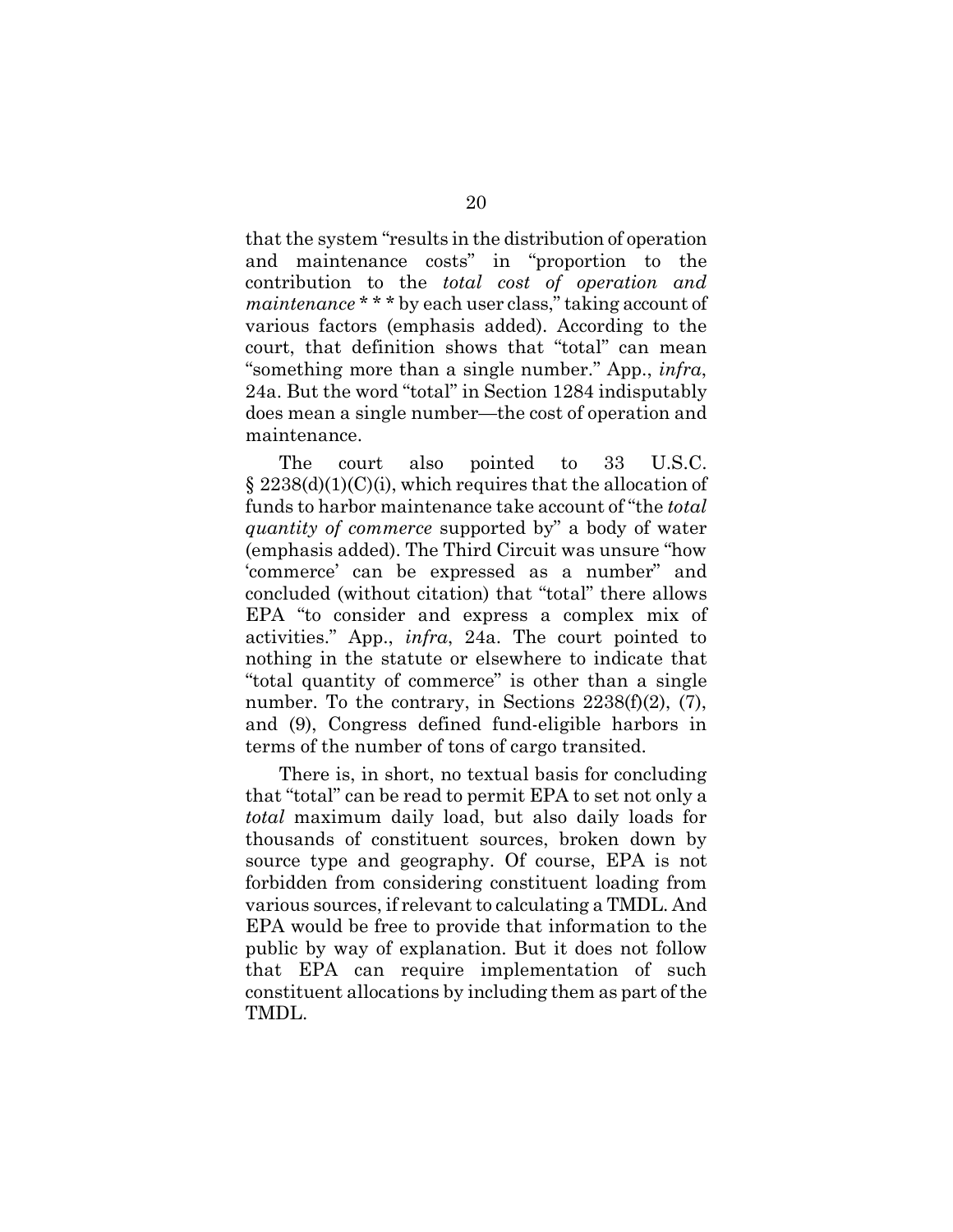c. The Third Circuit's analysis concerning EPA's authority to set deadlines and milestones as part of a TMDL has even less grounding in the statutory text. On that score, the Third Circuit abandoned any pretense of textual analysis and turned instead to what it believed would best serve the statute's "purpose." App., *infra*, 28a. "[I]t is common sense," according to the court, that "[i]ncluding deadlines in a TMDL furthers the Act's goal that the TMDL promptly achieve something beneficial." *Id.* at 29a, 43a.

As for reasonable assurances, the court simply agreed with EPA that it would be better "not [to] blindly accept states' submissions" and instead "to [ensure] that the states' proposals would actually 'implement the applicable water quality standards.'" App., *infra,* 30a; *id*. at 43a ("the reasonable assurance requirement helps guide the EPA's discretion").

For *those* reasons—but not textual ones—the court concluded that "the phrase 'total maximum daily load' has enough play in the joints to allow the EPA to consider and express these factors in its final action." App., *infra*, 30a-31a. The Third Circuit thought that, because petitioners' "reading of the Act would stymie the EPA's ability to coordinate among all the competing possible uses of the resources that affect the Bay," EPA's interpretation of the Act "reflects a legitimate *policy choice*." *Id*. at 49a (emphasis added).

<span id="page-30-1"></span><span id="page-30-0"></span>That startling reasoning contradicts this Court's precedents, which establish that a court cannot rewrite a statute because it believes the plain reading will not best achieve the statute's objectives. See, *e.g.*, *Pac. Operators Offshore* v. *Valladolid*, 132 S. Ct. 680, 690 (2012) ("'if Congress' coverage decisions are mistaken as a matter of policy, it is for Congress to change them'"); *14 Penn Plaza* v. *Pyett*, 556 U.S. 247, 270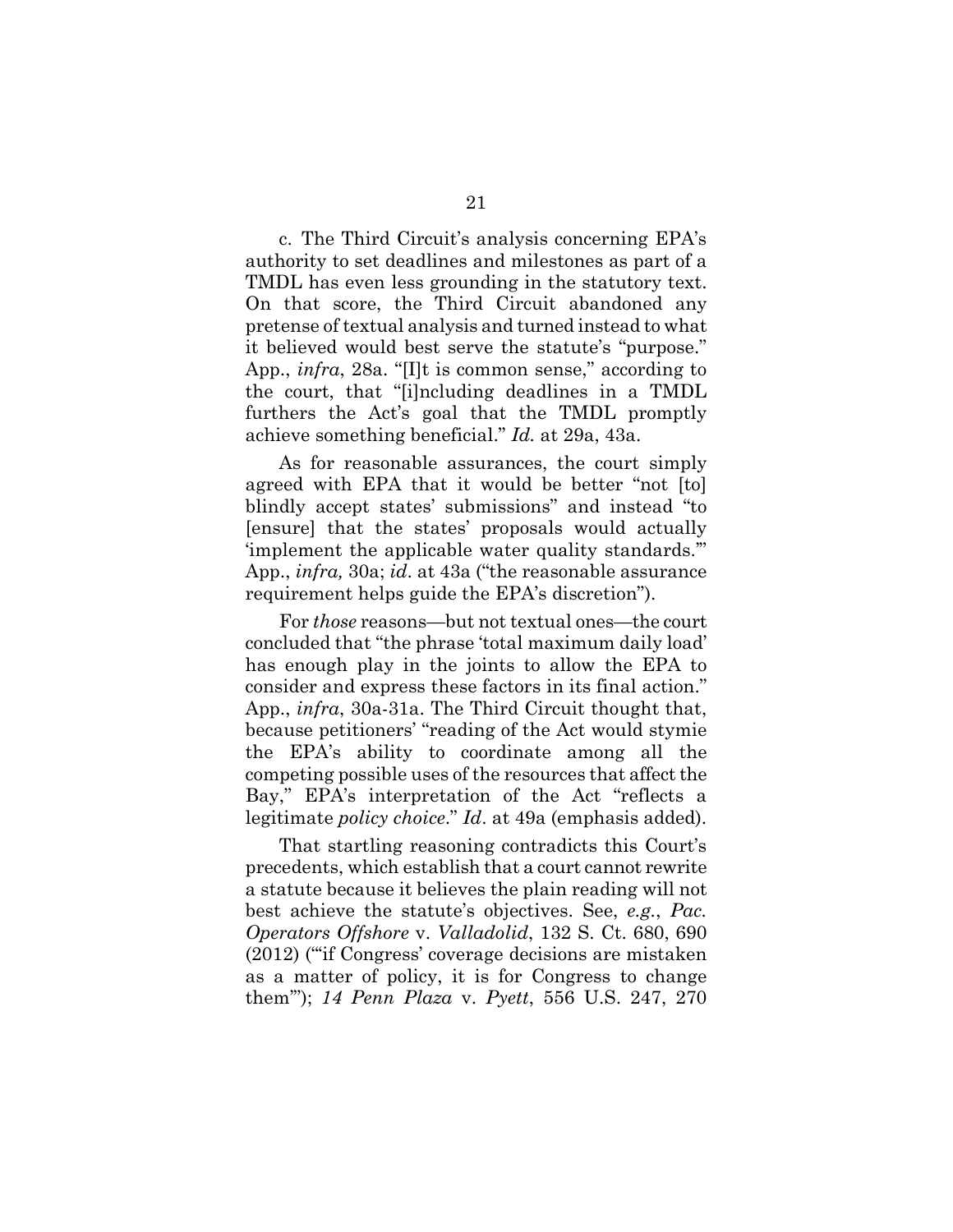(2009) ("it is not for us to substitute our view" of "policy for the legislation which has been passed by Congress"). It is neither EPA's nor the courts' role "to 'correct' the text so that it better serves the statute's purposes, for it is the function of [Congress] not only to define the goals but also to choose the means for reaching them." *Engine Mfrs. Ass'n* v. *EPA*, 88 F.3d 1075, 1089 (D.C. Cir. 1996). The Third Circuit's contrary view is unsupportable.

### <span id="page-31-2"></span><span id="page-31-1"></span><span id="page-31-0"></span>*2. The Third Circuit's ruling offends the CWA's scheme of cooperative federalism*

The Third Circuit's ruling sanctions EPA's encroachment in an area that Congress left the exclusive domain of the States. The CWA creates "'a program of cooperative federalism'" that "'anticipates a partnership between the States and the Federal Government.'" *New York*, 505 U.S. at 167. The CWA's division of authority—which gives EPA a limited role in the continuing planning process and in addressing nonpoint sources—is "an organizational paradigm of the Act." *Oregon Natural Desert*, 550 F.3d at 780.

<span id="page-31-4"></span><span id="page-31-3"></span>a. The Act's division of authority between federal and State governments is directly implicated here. By design, a TMDL does not spell out how it will be achieved, and EPA has a carefully circumscribed role in the development of those plans. App., *infra*, 36a-37a. CWA Section 303(e) requires each State to establish "a continuing planning process" for the achievement of its water quality standards. 33 U.S.C. § 1313(e)(1). A State's plans must cover all of its navigable waters and incorporate elements such as TMDLs, "adequate authority for intergovernmental cooperation," and "adequate implementation" for water quality standards. *Id*. § 1313(e)(3). And when upstream pollution prevents a downstream State from achieving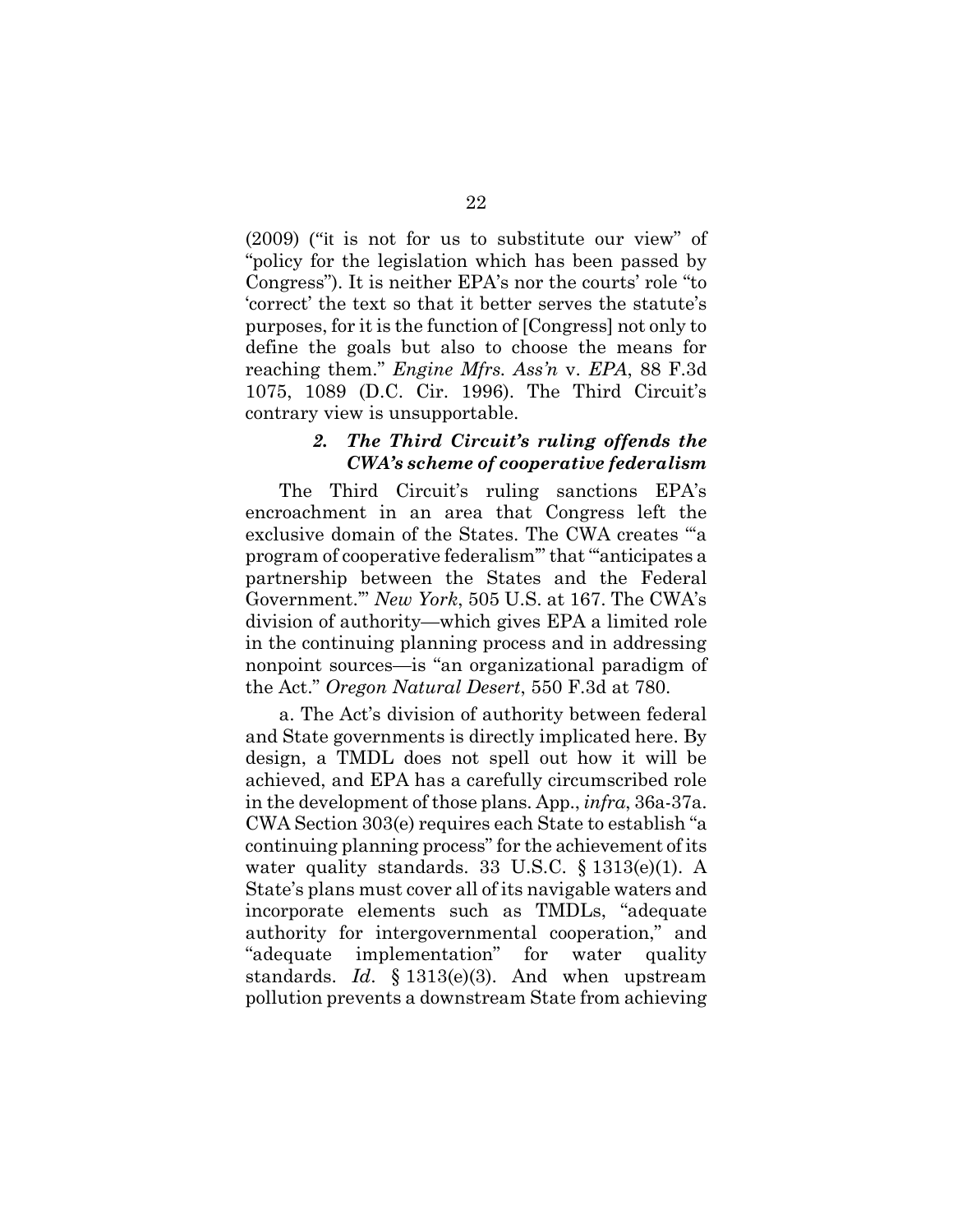water quality standards, the Act provides that a State may convene an interstate management conference to "develop an agreement among [the] States" and that *State* programs will be revised "to reflect such agreement." *Id.* § 1329(g).

CWA Sections 208 and 319—which the Third Circuit failed to mention—confirm the exclusive authority of the States with regard to nonpoint source programs. It is for State and local governments to identify nonpoint sources responsible for pollution; best management practices and other measures to reduce pollution from those sources to "the maximum extent practicable"; and the "earliest practicable" implementation schedule for those measures. 33 U.S.C. §§ 1288(b), 1329(a)(1), (b)(2). Nothing in Sections 303(e), 208, or 319 authorizes EPA to tell States what timeline is practicable or how to allocate load reductions among various nonpoint sources: Congress left those decisions to the States.

EPA's Chesapeake Bay TMDL nevertheless establishes not only a "total maximum daily load," but also "allocations" of that load among individual sources and types of nonpoint source (*i.e*., land uses). It sets deadlines for implementing control measures and achieving reductions (*e.g.*, TMDL ES-13, 7-8, 8-19, 8- 20) and provides that EPA will monitor and enforce States' compliance. TMDL 7-12. Even absent the explicit threat of enforcement, the States are bound to include EPA's TMDL in their own State plans under Section 303(e)(3).

By federalizing decisions on the allocation of allowable pollutants among sources, and timelines for achieving those limits, EPA's TMDL steps squarely into areas that Congress expressly reserved for the States. Such decisions are at the core of how to achieve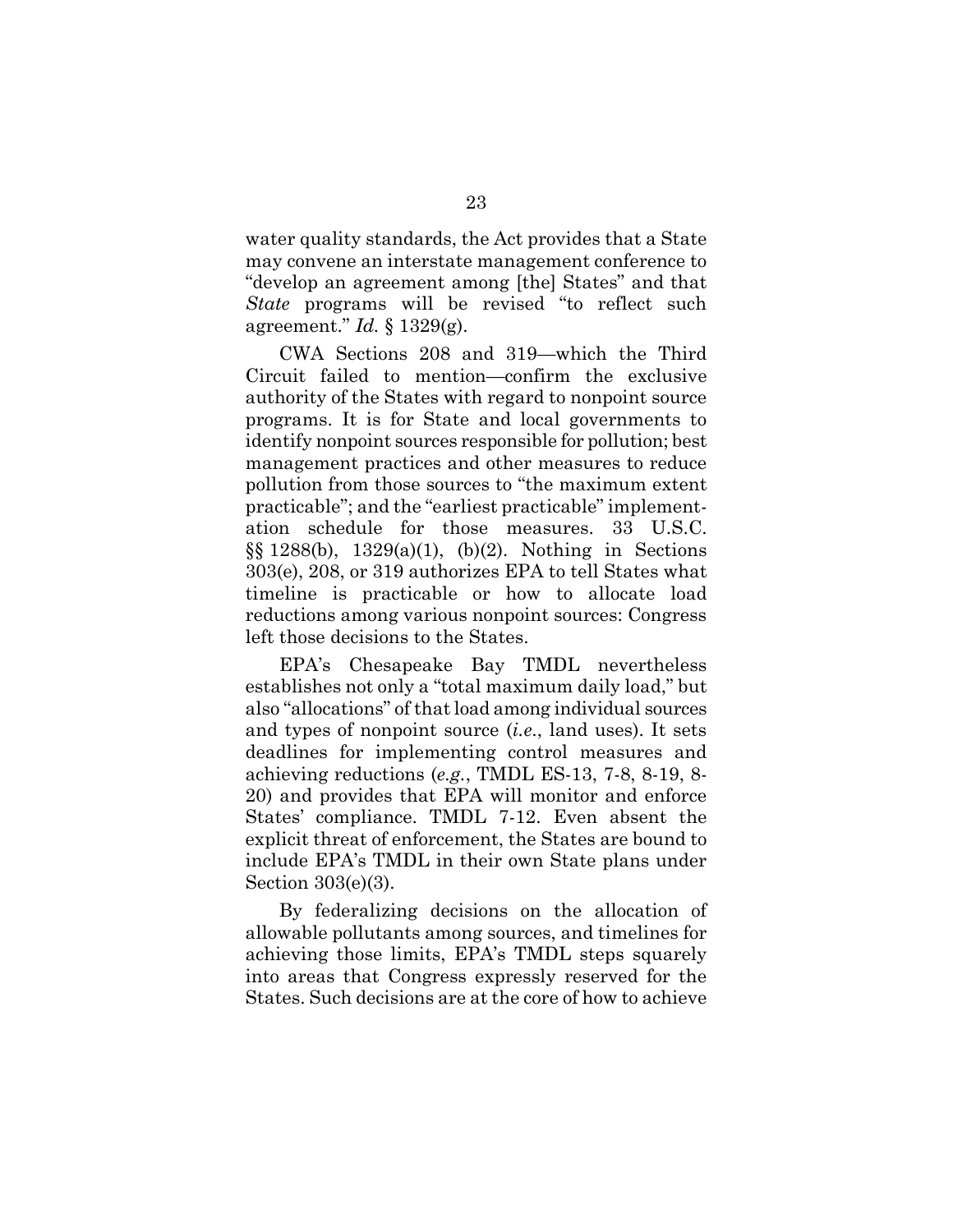water quality goals. Setting them in a federal TMDL precludes the States' ability to establish and modify them going forward as Congress prescribed.

<span id="page-33-2"></span>b. The Ninth Circuit recognized in *Pronsolino* that a TMDL would raise federalism concerns if it "specif[ied] the load of pollutants that may be received from particular parcels of land." 291 F.3d at 1140. That is what the Chesapeake Bay TMDL does—and it specifically threatens "finer scale" allocations in the future. TMDL 7-12. By allocating nutrient and sediment loads among agriculture, forest lands, and urban development within specified geographic areas, the TMDL effectively dictates how the land may be used. As a practical matter, the power to set numeric limits for sediment and nutrients by source type within specified geographic areas equals nothing short of the power to allow farming here, but not there; building here, but not there.

<span id="page-33-4"></span><span id="page-33-3"></span><span id="page-33-1"></span><span id="page-33-0"></span>For EPA to seize super-zoning authority in this way raises serious constitutional concerns. Land use decisions are the prerogative of States and their subdivisions. Indeed, regulation of the "development and use" of "land and water resources" is a "quintessential state and local power." *Rapanos*, 547 U.S. at 737-738 (plurality opinion). This Court accordingly defers to "the authority of state and local governments to engage in land use planning." *Dolan* v. *City of Tigard*, 512 U.S. 374, 384 (1994). Prioritizing one land use over another is "a complex and important function of the State" and "may indeed be the most essential function performed by local government." *Village of Belle Terre* v. *Boraas*, 416 U.S. 1, 13 (1974) (Marshall, J., dissenting). Just as federal courts "do not sit to determine whether a particular housing project is or is not desirable" (*Berman* v. *Parker*, 348 U.S. 26, 33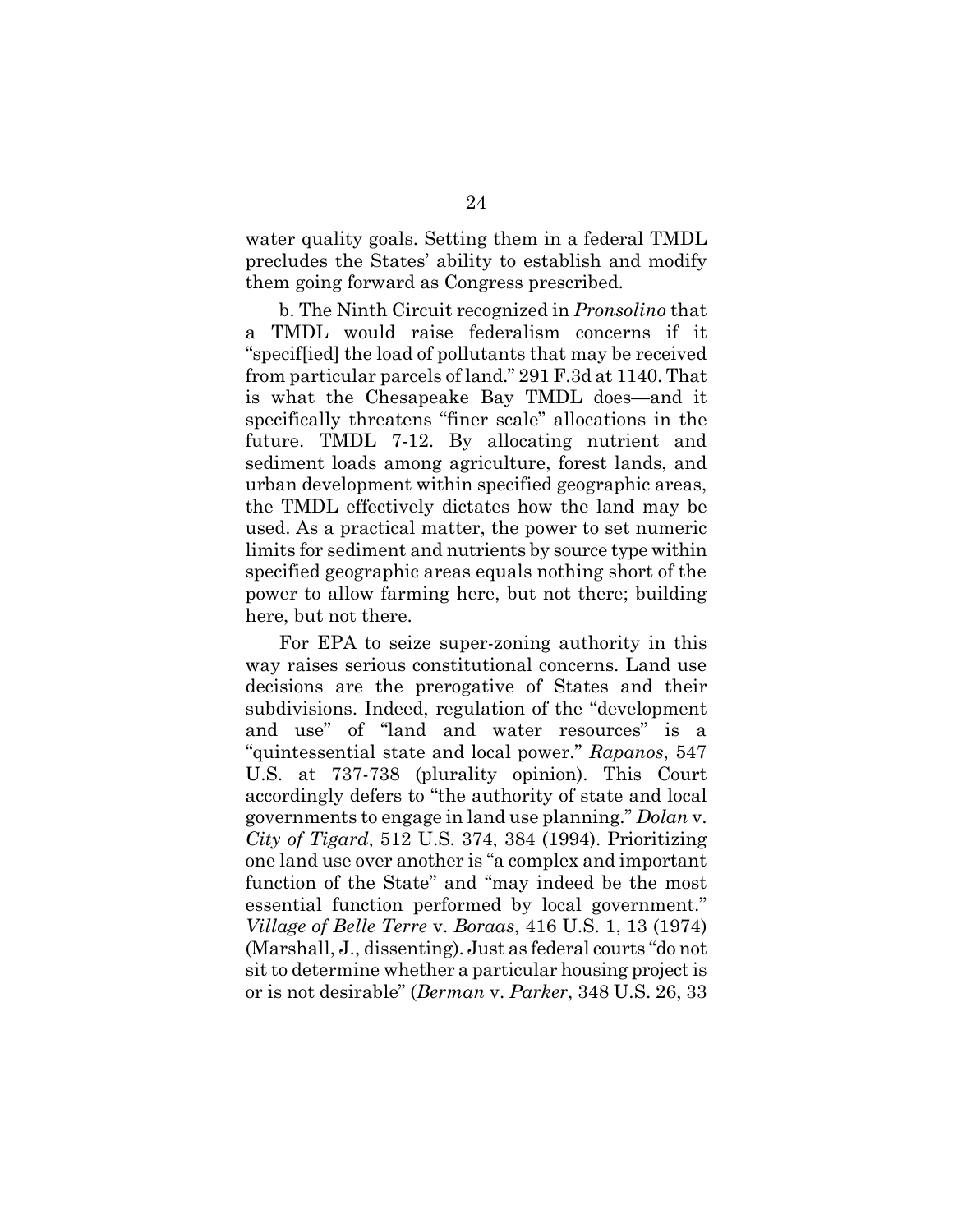(1954)), so too should federal agencies forbear from becoming local land use authorities.

The Chesapeake Bay TMDL is no mere abstract offense to States' sovereign interests but a very real threat to the proper functioning of the statutory framework. No matter how laudable EPA's goals, there *is* room for fair-minded debate about how best to ensure the health of the Chesapeake Bay, which is undeniably essential to the cultural and economic wellbeing of the region. And as technology, science, and onthe-ground circumstances change, there undeniably will be the need for improvement and refinement of the allocations and other decisions wrongly incorporated into the 2010 Bay TMDL.

It is no answer to say that States participated in the TMDL process. EPA's TMDL locks in a position to which the States acquiesced at a particular time, under threat of federal sanctions. Once in place, the TMDL imposes source limits and timing requirements backed by federal sanctions—and it cannot be changed unilaterally by a State. It thus deprives State and local governments of the ability to adapt their plans to take account of changes in societal needs, developing technologies, or new information. It prevents them from exercising their own judgment about the best and most efficient ways to achieve the goals for the Bay goals that no one here disputes. CWA Sections 208, 303(e), and 319, by contrast, preserve that authority for the States.

c. The Third Circuit's ruling is flatly inconsistent with the federalism underpinnings of the CWA. Courts must construe statutes to "'avoid serious constitutional problems'" and reject "administrative interpretation[s that] alte[r] the federal-state framework by permitting federal encroachment upon a traditional state power."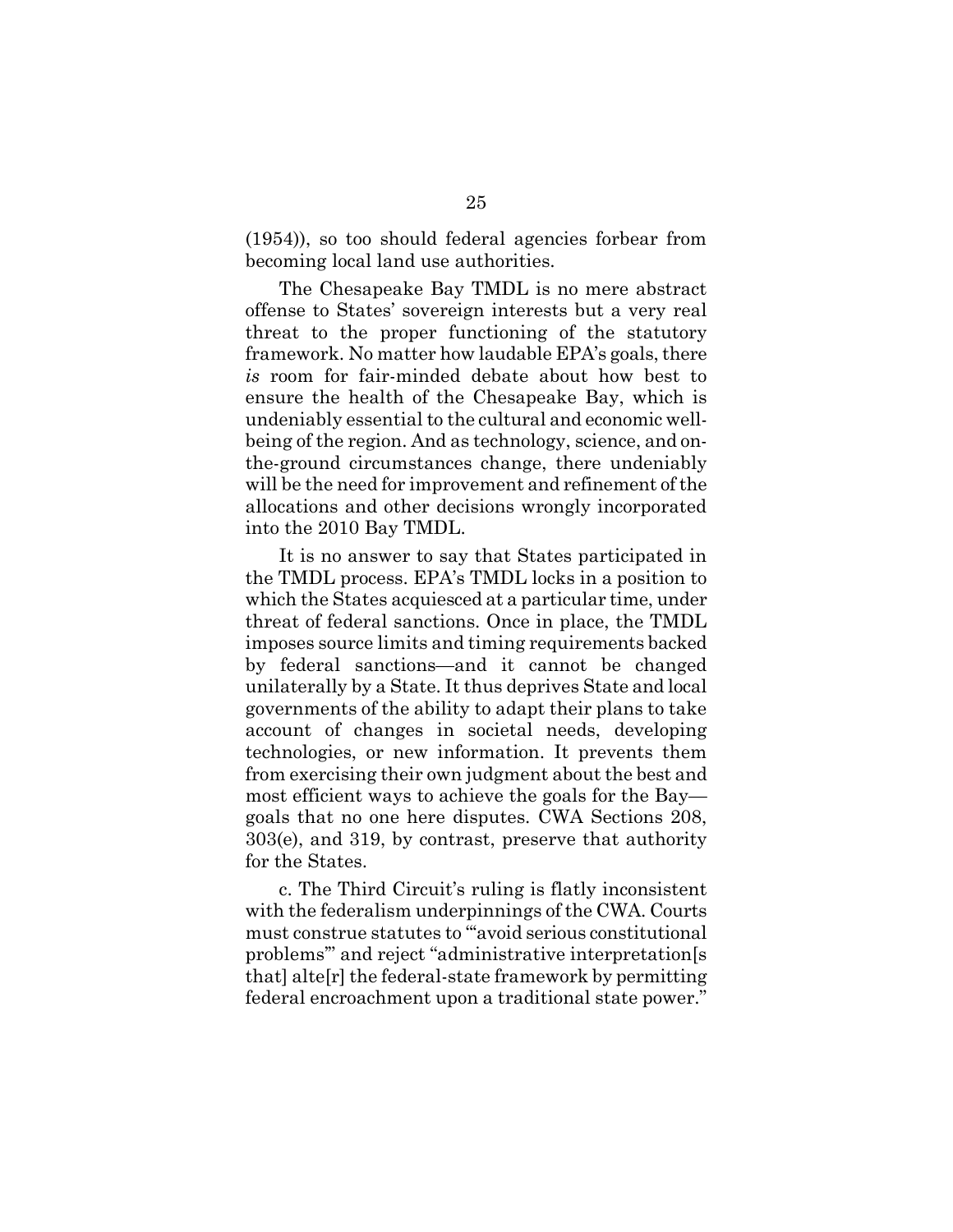<span id="page-35-4"></span>*Solid Waste Agency of N. Cook Cty.* v. *U.S. Army Corps of Engineers*, 531 U.S. 159, 173 (2001) ("*SWANCC*"). Only an unmistakably "clear statement from Congress" is sufficient to alter that framework. *Id.* at 174.

<span id="page-35-5"></span><span id="page-35-1"></span>Far from there being any such clear statement here, Congress stated its intent "to preserve a primary role for the states" in "eliminating water pollution." *City of Albuquerque*, 97 F.3d at 424; 33 U.S.C. § 1251(b); see also *id.* at § 1370(2) (the Act is not to "be construed as impairing or in any manner affecting any right or jurisdiction of the States with respect to the waters \* \* \* of such States"). And Congress reserved authority over nonpoint sources for States in CWA Sections 208, 303, and 319. The Third Circuit created constitutional problems by adopting a reading that "stretched the term[s]" of the CWA "beyond parody." *Rapanos*, 547 U.S. at 734. No federalism concerns would have arisen had it simply followed the plain language that Congress used in the statute.

#### <span id="page-35-3"></span><span id="page-35-0"></span>*3. Even if the text were ambiguous, deference would be inappropriate*

For all of these reasons, the Third Circuit was wrong to find the words "total maximum daily load" ambiguous. But supposing for the sake of argument that the statute could reasonably be read in more than one way, *Chevron* deference still would be inappropriate.

<span id="page-35-2"></span>Deference "is premised on the theory that a statute's ambiguity constitutes an implicit delegation from Congress to the agency to fill in the statutory gaps.'" *King* v. *Burwell*, 135 S. Ct. 2480, 2488 (2015) (quoting *FDA* v. *Brown & Williamson Tobacco Corp*., 529 U.S. 120, 159 (2000)). Even when statutory language is ambiguous, therefore, "there may be reason to hesitate before concluding that Congress has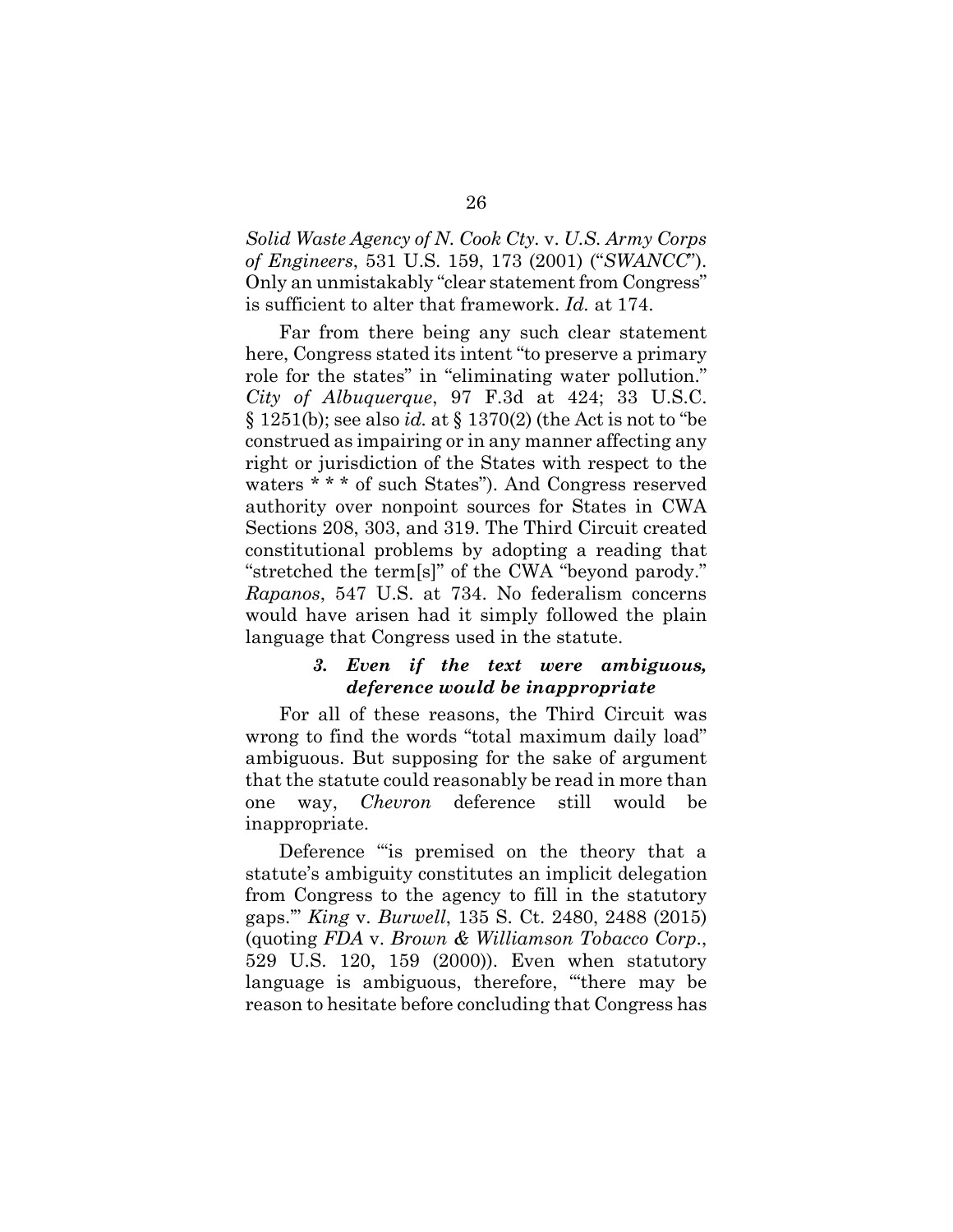intended such an implicit delegation.'" *Id*. at 2488- 2489. There are many such reasons here.

<span id="page-36-6"></span><span id="page-36-5"></span>First, Congress's express intent to "protect" the "primary" "rights of States" to "plan the development and use" of "land and water resources" (33 U.S.C. § 1251(b)), as well as the States' traditional authority over land use controls under our Constitution, mean that any statutory ambiguity should be resolved in favor of State rather than EPA authority. See *SWANCC*, 531 U.S. at 173. EPA has no warrant to use statutory ambiguity to make itself "a *de facto* regulator of immense stretches of intrastate land" in the manner of "a local zoning board," which is what the TMDL's allocations to particular land uses most assuredly do. *Rapanos*, 547 U.S. at 738 (plurality).

<span id="page-36-4"></span><span id="page-36-3"></span><span id="page-36-1"></span>Second, the "congressional silence" the Third Circuit detected (App., *infra*, 28a-29a) does not authorize an agency to claim power to which a court will then defer. See *Ethyl Corp.* v. *EPA*, 51 F.3d 1053, 1060 (D.C. Cir. 1995); *Prestol Espinal* v. *Atty. Gen.*, 653 F.3d 213, 220 (3d Cir. 2011). "[S]tatutory silence" is "best interpreted as limiting agency discretion," not authorizing that which Congress failed expressly to prohibit. *Entergy Corp.* v. *Riverkeeper*, 556 U.S. 208, 223 (2009).

<span id="page-36-2"></span><span id="page-36-0"></span>Third, when an issue is one "of deep 'economic and political significance' that is central to [the] statutory scheme,'" it is reasonable to assume that "'had Congress wished to assign [the] question to an agency," it "would have done so expressly.'" *King*, 135 S. Ct. at 2489 (quoting *Utility Air Reg. Group* v. *EPA*, 134 S. Ct. 2427, 2444 (2014)). The deep economic and political significance of the issue presented here cannot be doubted. The power to set *source limits* for nutrients and sediment amounts to nothing short of the power to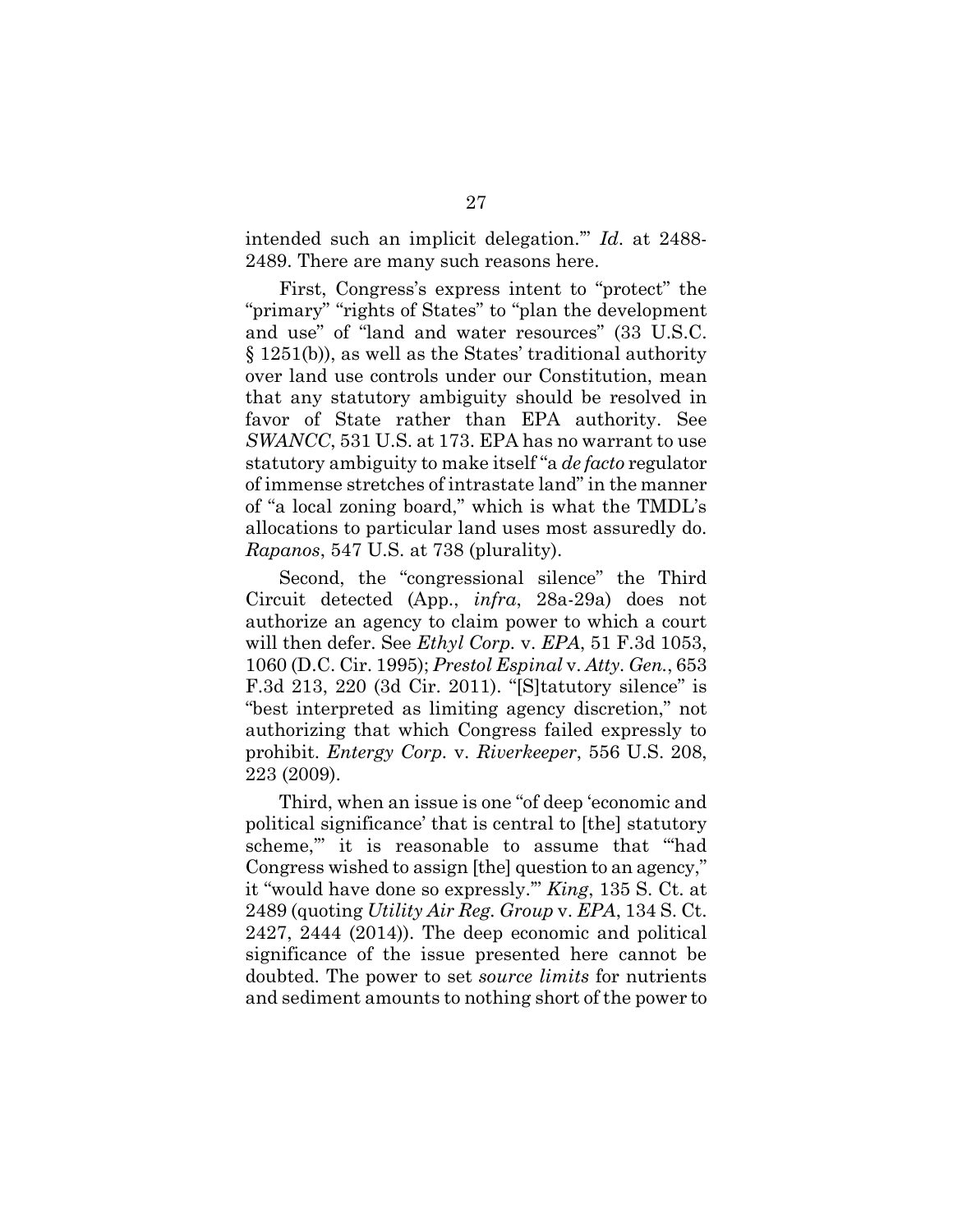prohibit certain land uses in certain places. The power to set deadlines and demand "reasonable assurance" of implementation—without regard to cost or feasibility means the power to impose devastating social and economic harm. The TMDL exercises these powers over "North America's largest estuary," covering an enormous land area that sustains 17,000,000 people and "a great deal of commerce." App., *infra* 4a, 41a, 49a. The TMDL touches virtually all "incidents of daily life" within this vast watershed, imposing tens of billions of dollars in costs. Nowhere did Congress "expressly" give EPA such expansive power. *King*, 135 S. Ct. at 2489*.*

<span id="page-37-2"></span>Fourth, when EPA promulgated a rule in 2000 that mirrored what it has now done through the Chesapeake Bay TMDL, "*Congress prohibited EPA from implementing the final rule through a spending prohibition*." 68 Fed. Reg. 13,609 (emphasis added); see *supra*, pp. 8-9. EPA then withdrew the rule, acknowledging the need for "significant changes." 68 Fed. Reg. 13,609, 13,612. An appropriations measure may amend a statute (*The Last Best Beef* v. *Dudas*, 506 F.3d 333, 338-339 (4th Cir. 2007) (citing authority)), or confirm the administrative construction of a statute. *Brooks* v. *Dewar*, 313 U.S. 354, 361 (1941). Thus it certainly also may refute an agency interpretation. The Third Circuit should not have endorsed an EPA construction of the CWA that gives EPA powers Congress denied to it when it prevented the TMDL Rule from going into effect.

## <span id="page-37-1"></span><span id="page-37-0"></span>**B. There Is Widespread Confusion Over The Question Presented**

Given how far EPA and the Third Circuit have strayed from the statutory text, it should come as no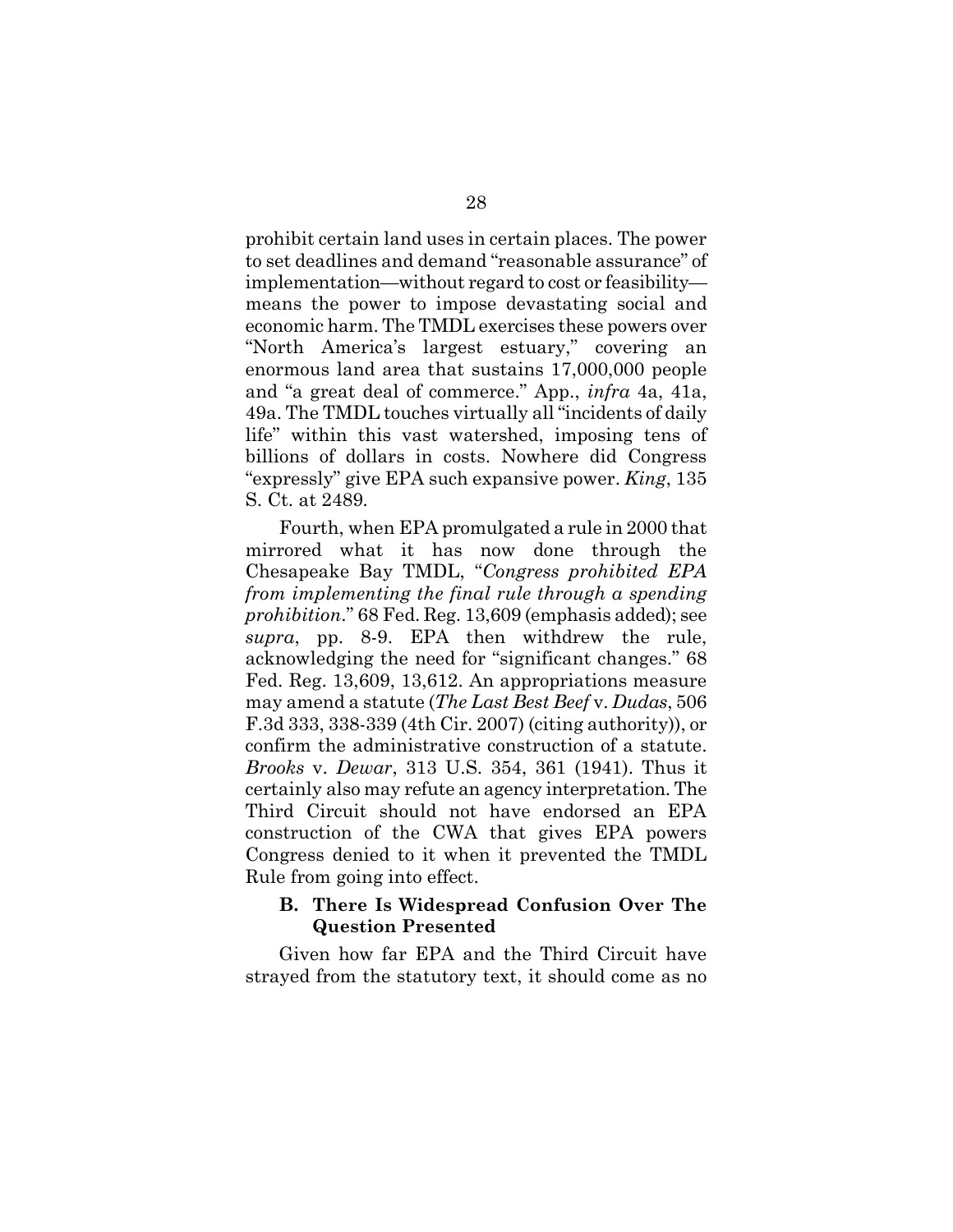surprise that the Third Circuit's decision conflicts with holdings of other courts of appeals.

<span id="page-38-0"></span>1. The Third Circuit's ruling that the phrase "total maximum daily load" calls for "something more than a number" and is "broad enough to include allocations," "target dates," and "reasonable assurances" (App., *infra*, 26a) is squarely at odds with the Eleventh Circuit's holding in *Meiburg*. *Meiberg* involved a consent decree, which "provided that if Georgia failed to establish TMDLs, EPA was required to do so." 296 F.3d at 1029. The decree defined a TMDL as having the same meaning as in 33 U.S.C.  $\S$  1313(d)(1)(C) and 40 C.F.R. § 130.2(i). *Id*. at 1029-1030. The district court held that "implementation plans were required by the consent decree" as part of EPA's commitment to set the TMDLs. *Id*. at 1030. A threshold jurisdictional question was whether that holding amended the decree or interpreted it. *Id.* at 1028.

<span id="page-38-2"></span><span id="page-38-1"></span>The Eleventh Circuit held it was an amendment. "Neither the referenced statutory provision nor the referenced regulation includes implementation plans within the meaning of TMDLs." 296 F.3d at 1030. "A TMDL is defined to be a set measure or prescribed maximum quantity of a particular pollutant in a given waterbody," while "an implementation plan is a formal statement of how the level of that pollutant can and will be brought down to or kept under the TMDL." *Ibid*.

Thus, whereas EPA's obligations under the consent decree included a "requirement to establish TMDLs on a basin approach if Georgia fails to do so," it "clearly [did] not require EPA to develop implementation plans for those TMDLs once they are established." *Ibid*. Instead, "[t]he responsibility for implementing the TMDLs once they [are] established [is] left to [to the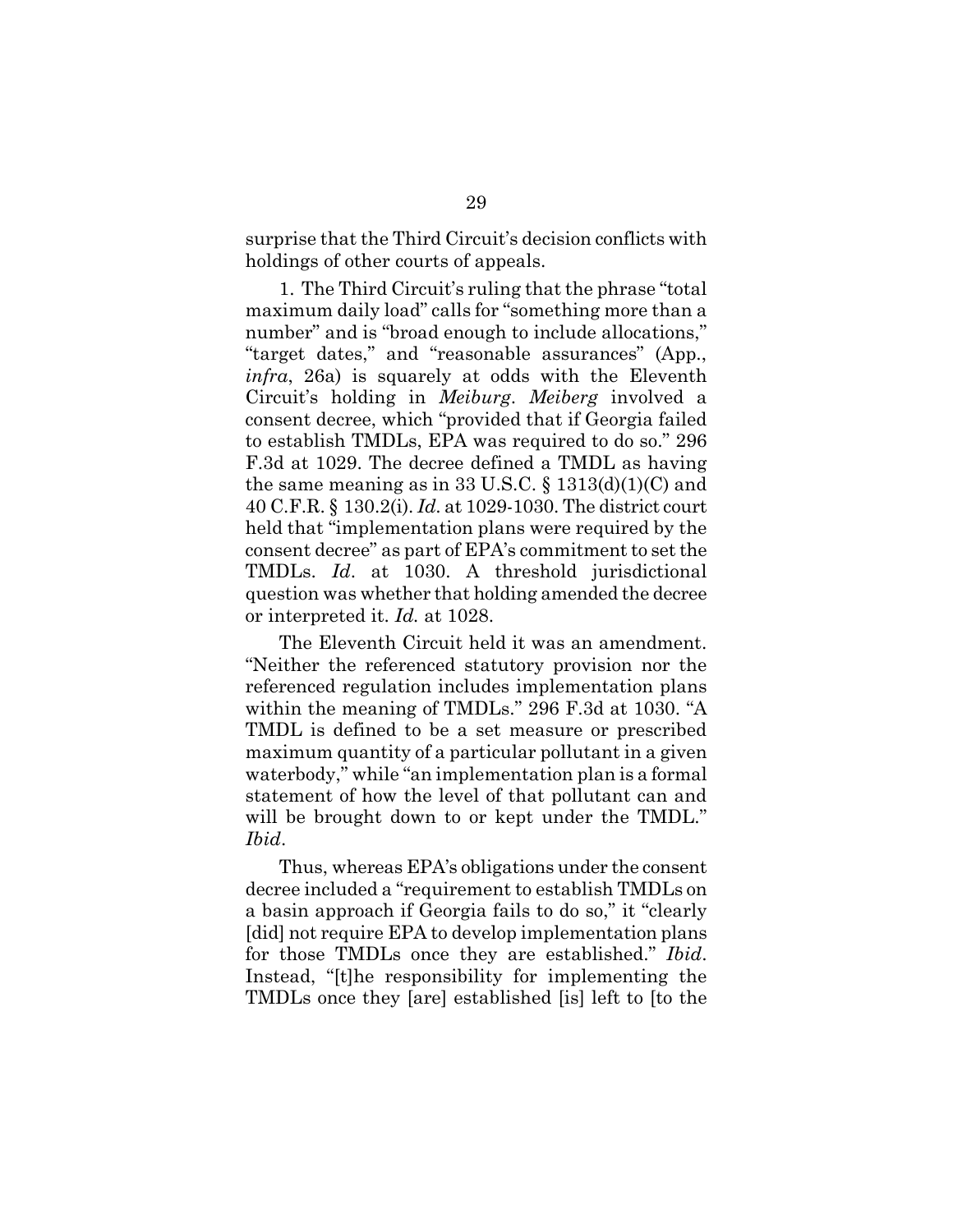## State], *as it is in the Clean Water Act itself*." 296 F.3d at 1031 (emphasis added).

The Chesapeake Bay TMDL is just what the Eleventh Circuit held that a TMDL is not: an implementation plan that describes key elements of when and "how the level of [a] pollutant can and will be brought down to or kept under the TMDL." *Meiburg*, 296 F.3d at 1030. The Eleventh Circuit would not have countenanced EPA's sweeping interpretation of the statutory text, as the Third Circuit did here.

<span id="page-39-2"></span><span id="page-39-0"></span>Other courts of appeals have issued holdings in substantial tension with the Third Circuit's decision. The Tenth Circuit has emphasized that a "TMDL defines the specified maximum amount of a pollutant which can be discharged into a body of water *from all sources combined*." *Defenders of Wildlife*, 415 F.3d at 1124 (emphasis added); accord *San Francisco BayKeeper* v. *Whitman*, 297 F.3d 877, 880 (9th Cir. 2002) (TMDLs are "calculations" that set "the maximum quantity of a pollutant the water body can receive on a daily basis"). That conclusion is inconsistent with the view that a TMDL is "something more than a number" and may "include allocations" among hundreds of constituent sources broken down by geography and source type—not to mention deadlines and reasonable assurances of compliance by the States. App., *infra*, 26a.

<span id="page-39-1"></span>2. More broadly, the Third Circuit's approach adds to a conflict among the lower courts over the proper role of policy considerations in the interpretation of the CWA. The Second Circuit, in *NRDC* v. *Muszynski*, 268 F.3d 91, 98-99 (2d Cir. 2001), addressed whether the word "daily" in "total maximum daily load" is ambiguous and whether EPA's interpretation of that word not to mean "daily" was reasonable. Reasoning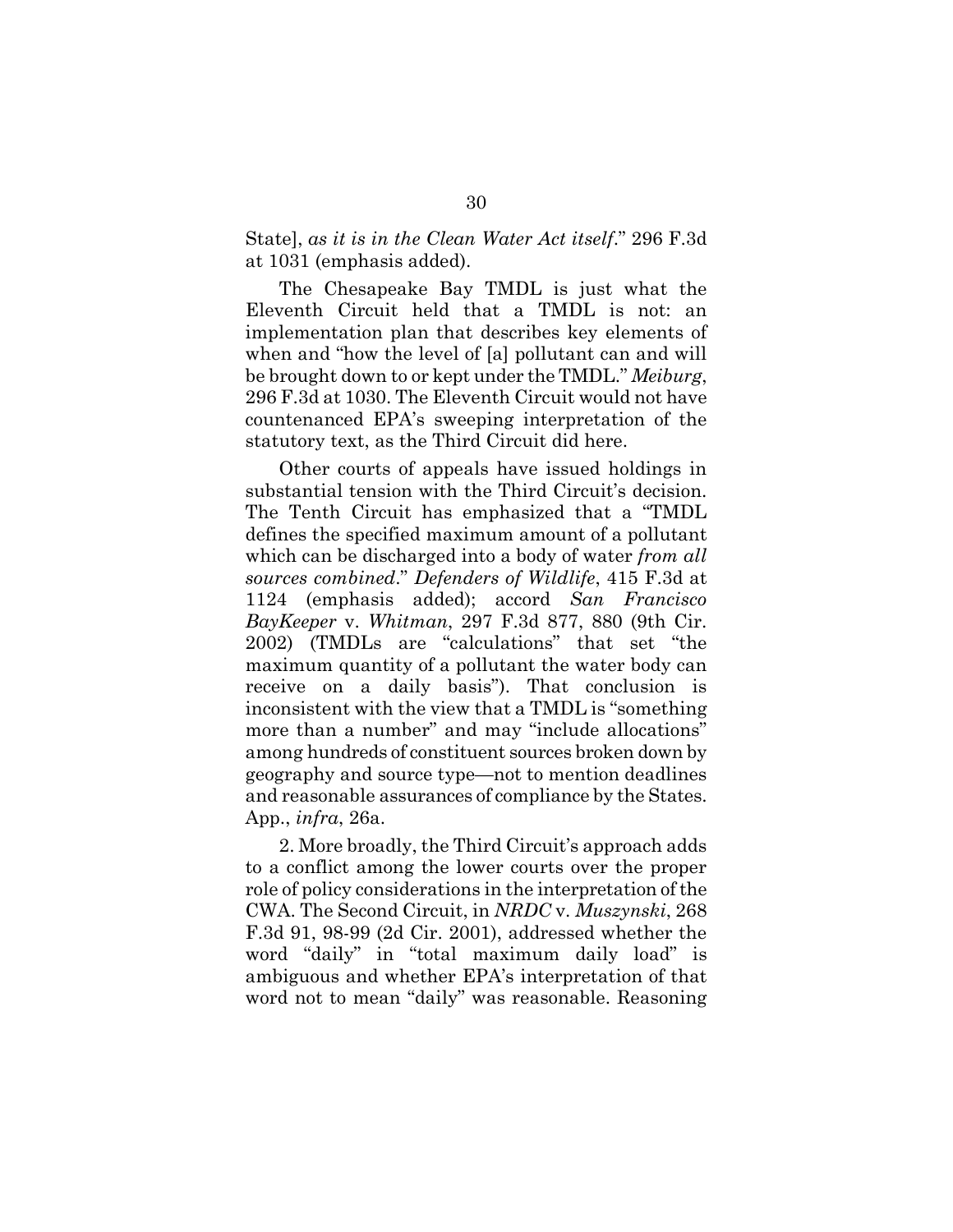that "the CWA's effective enforcement requires agency analysis and application of information concerning a broad range of pollutants," the Second Circuit was unwilling "to say Congress intended that [EPA's] farranging agency expertise be narrowly confined in application to regulation of pollutant loads on a strictly daily basis." *Id.* at 98-99. Motivated by its preference to ensure "effective enforcement," the Second Circuit deferred to EPA's determination that a total maximum *daily* load may be expressed in terms of *any* "measure of mass per time," including total maximum *annual* load. *Id*. at 99.

The D.C. Circuit took the opposite approach in *Friends of Earth* v. *EPA*, 446 F.3d 140 (D.C. Cir. 2006), holding that the word "daily" is *un*ambiguous. According to that court, plain statutory language requires EPA to calculate a maximum load "expressed as a quantity per day." *Id.* at 144. EPA argued that achieving the Act's goals required a "flexible understanding," but the D.C. rejected that policy-based argument. *Id*. at 145. Courts, it held, cannot "set aside a statute's plain language simply because the agency thinks it leads to undesirable consequences in some applications." *Ibid*.

Those decisions, like this case, turned on the question whether EPA's view of the best policy choices to implement the CWA can override plain statutory language. They demonstrate a fundamental disagreement among the lower courts over the proper role of policy considerations in the interpretation of the CWA: the D.C. Circuit's approach in *Friends of the Earth* would have produced a different result here. This conflict raises fundamental and critically important questions of statutory interpretation and deference that this Court should resolve.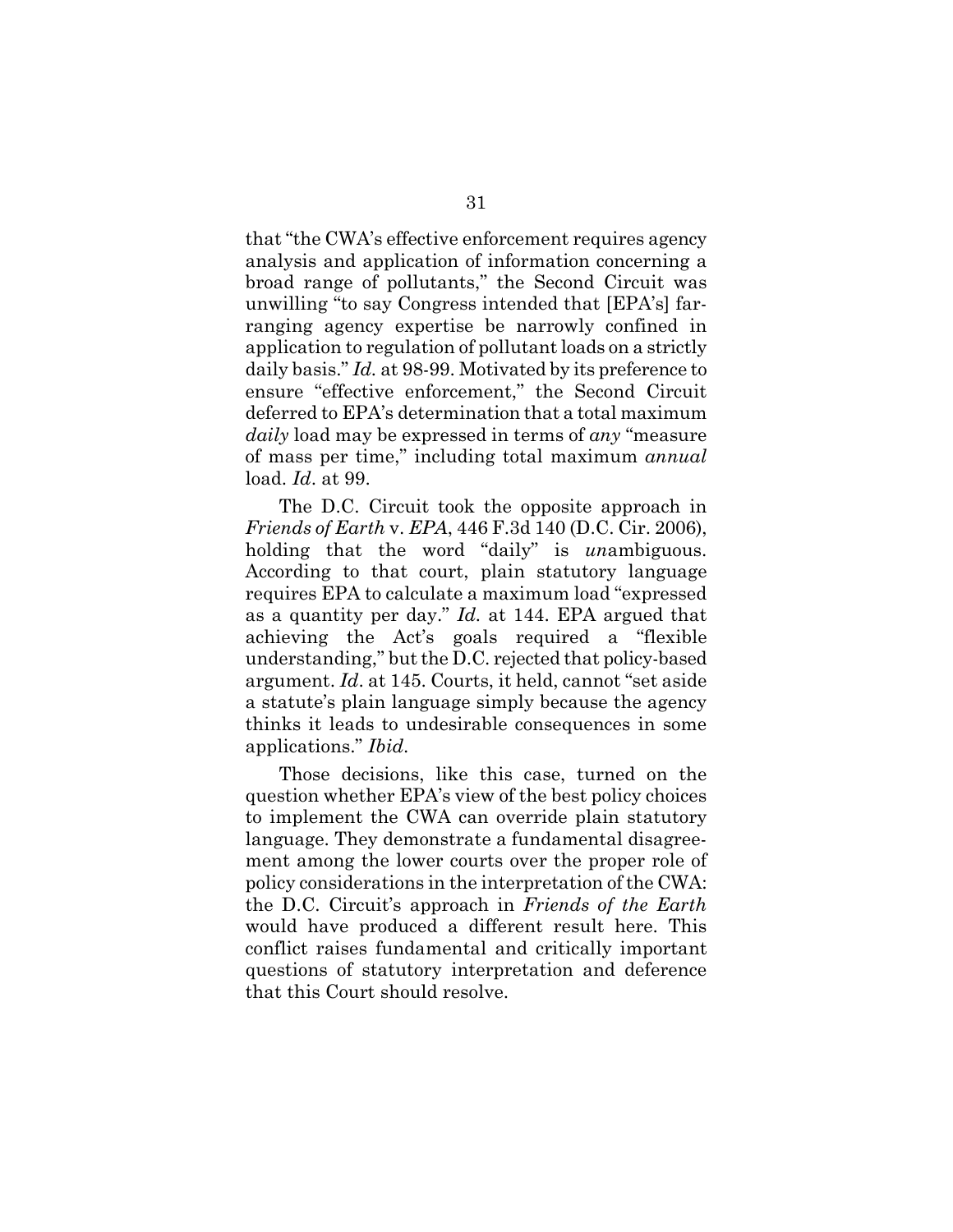## \* \* \*

The question presented is important to individuals and businesses throughout the vast, heavily populated region covered by the Chesapeake Bay watershed. As the Third Circuit acknowledged (App., *infra*, 4a), daily lives will be affected by the TMDL, including those of petitioners' members, on whom it will largely fall to satisfy new nonpoint source measures. See, *e.g.*, JA900 (New York explained that the TMDL's "source reductions mea[n] that farms will go out of business in order for NY to meet its proposed allocation"); *supra*, p. 12 (nearly half a million acres will go out of agricultural production under Virginia's implementation plan). The TMDL makes tradeoffs among agriculture, silviculture, construction, and other sectors and sources. It also precludes the government bodies closest to those sources, and best able to judge local needs, from adapting and modifying those tradeoffs over time, absent new federal action. The sweeping scope and impact of the Chesapeake TMDL alone is sufficiently important to warrant this Court's attention.

The question presented is also important to State and local governments that will have to implement this and future TMDLs according to EPA's demands and without consideration of social and economic impact at great financial cost, and at the expense of their sovereignty and of core powers they have enjoyed since our Nation was founded. The briefs filed below by numerous States and counties attest to the way EPA's power grab has distorted the federal-state balance that Congress sought to preserve in the CWA. As West Virginia—one of the Bay States that EPA insists welcomed this TMDL—and twenty other States explained, the TMDL marks "the beginning of the end of meaningful State participation in water pollution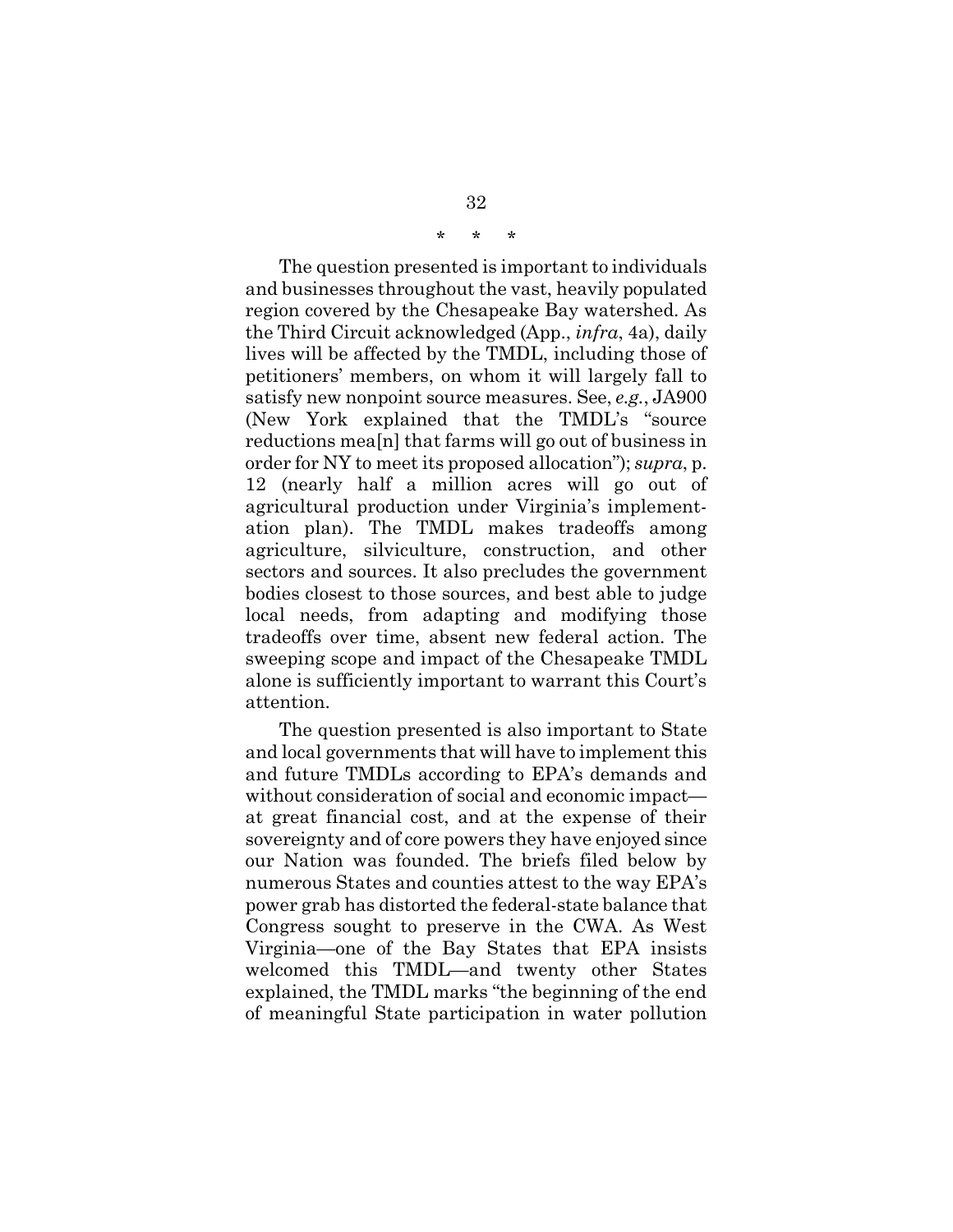<span id="page-42-1"></span>regulation." EPA intends the Bay TMDL to "serve as a national model." Federal Leadership Committee for Chesapeake Bay, *Strategy for Protecting and Restoring the Chesapeake Bay Watershed* 14 (May 12, 2010); see *supra*, p. 3.

It is important too that this Court correct the Third Circuit's blatant misconstruction of plain language that is central to the entire statutory scheme. And it is important that the Court disapprove the Third Circuit's decision to ignore the principles that should have guided its decision once it incorrectly found that the TMDL provision is ambiguous—such as the requirement that statutes not be read to interfere with the federal/state balance.

The stakes here cannot be overstated. This Court should grant certiorari to restore the scheme that Congress enacted in the CWA.

### <span id="page-42-0"></span>**CONCLUSION**

The petition should be granted.